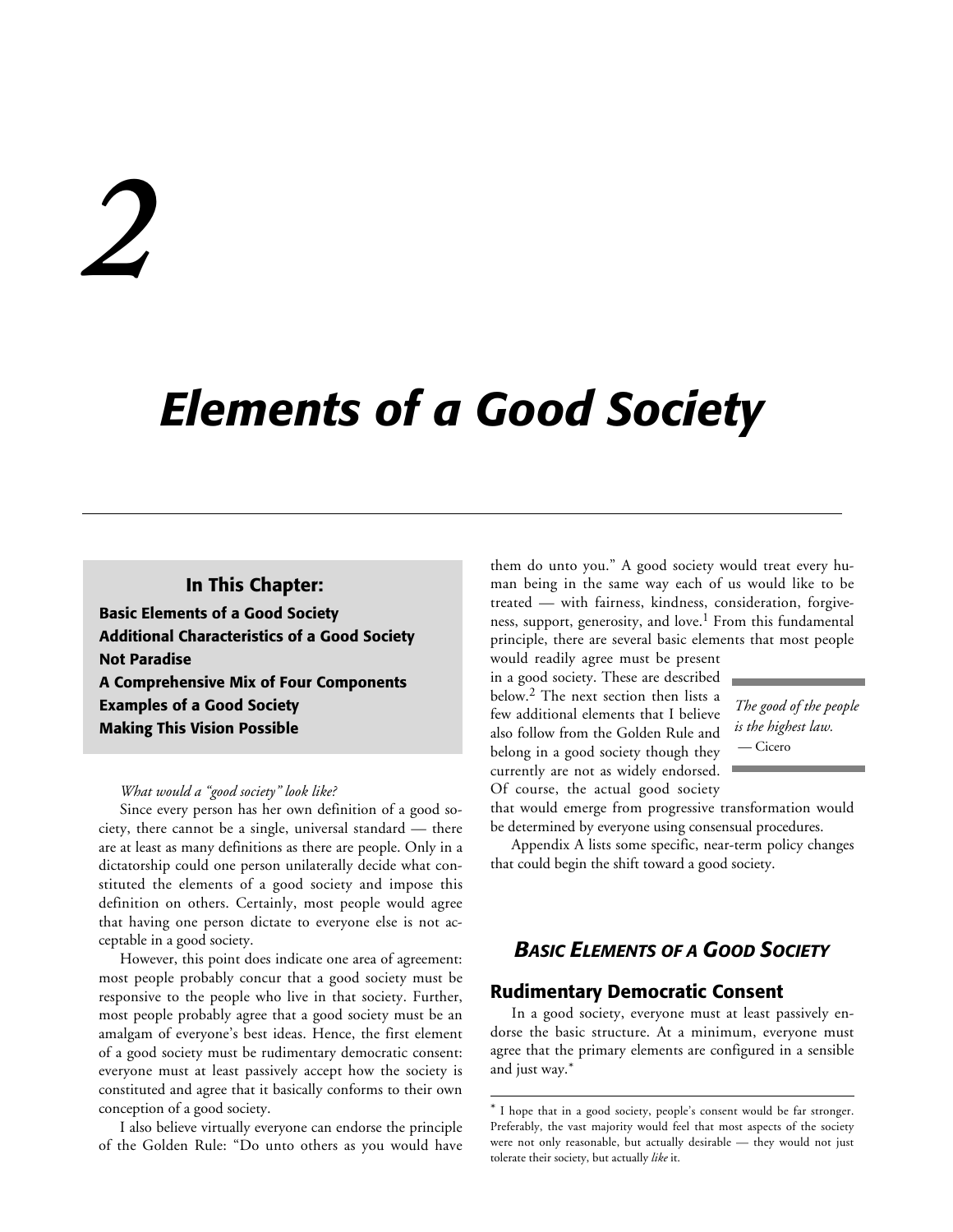#### **Universal Access to Human Essentials**

Every human being requires certain things to live: air, water, food, protection from harsh weather (clothing and shelter), and safety from harm. In a good society, everyone would have her basic human needs met.

*If there are homeless people on the streets while rooms in mansions sit empty, we do not have a good society.*

*If children go hungry while others eat, we do not have a good society.*

*If some are idle while others work too much, we do not have a good society.*

This seems elementary, but some philosophers and politicians have argued that satisfying everyone's basic human needs is not critical. They argue that some greater virtues can only be achieved by allowing or forcing some people to be destitute. They value these greater goods more than universal access to necessities.

But these thinkers are almost never themselves lacking essentials, and they do not offer to relinquish them for others. In stark contrast, those people who *are* destitute almost never believe they live in a good society — their definition requires that they rise out of poverty. Clearly, everyone needs the basics

and a society that does not provide them is not very good.

#### **Access to Other Desirable Items**

There are other basics that nearly everyone desires: tasty food, comfortable housing (with furniture, running water, and electric lights), transportation, a clean and healthy environment, healthcare, meaningful work, regular exercise,

*I'm not at all contemptuous of comforts, but they have their place and it is not first.* — E.F. Schumacher

-

rejuvenating leisure, fulfilling relationships, family, and a close-knit community. People also want material goods like basic household appliances (such as a stove, refrigerator, kitchen tools, broom, vacuum cleaner, washing machine, clothes dryer, bathtub, shower), other basic items (like paper, pencils, books, magazines, newspapers, a bicycle),

and luxuries (like an automobile, television, VCR, sound system, and a computer). People also desire good literature, music, theater, poetry, sculpture, and the other arts.

None of these is essential, but life without at least a few of them is not much fun.\* To me, a good society would enable most people to have most of the basic desirable items and would allow everyone to have at least a few luxuries.

#### **Freedom and Liberty**

In a good society, seldom would anyone be dominated, oppressed, or thwarted by another person or group. Whenever someone was oppressed, most everyone else in the society would immediately work to end her oppression.

#### **Society Out of Balance**

#### **Work**

• In 1998, the average full-time worker in non-agricultural industries worked an average of 3.1 hours overtime per week — the equivalent of about 7.0 million fulltime jobs.<sup>3</sup> In the same year, there were 6.2 million unemployed people.<sup>4</sup>

• The typical American worker worked 163 hours more in 1987 than in 1969 — the equivalent of one month more.<sup>5</sup>

• Every European economy except Italy and the United Kingdom requires employers to offer annual paid vacations to their workers of from four to six weeks. The United States requires none. U.S. workers average just over three weeks of paid vacation.<sup>6</sup>

• In 1990, Americans spent an average of 3.7 hours just commuting to and from work each week.<sup>7</sup>

#### **Motor Vehicle Accidents**

• In 1997, there were 13.8 million serious motor vehicle accidents in the United States, which killed more than 43,000 people. More than 6 million people were injured.<sup>8</sup>

#### **Poverty and Homelessness**

• In 1999, despite record employment, 32.3 million people (11.8 percent of the total U.S. population) lived in poverty. This included 11.5 million children under age eighteen (16.3 percent of all children). The poverty rate for African Americans was 23.6 percent. The poverty rate for American Indian and Alaska Natives was 25.9 percent.<sup>9</sup>

• "Even in a booming economy, at least 2.3 million adults and children, or nearly 1 percent of the U.S. population, are likely to experience a spell of homelessness at least once during a year."10

#### **Poor Health Coverage**

• In 1999, despite record employment, 42.6 million people (15.5 percent of the total U.S. population) did not have health insurance. This included 10.0 million children under age eighteen (13.9 percent of the total). Nearly one-third of Hispanics were uninsured.<sup>11</sup>

• The World Health Organization (WHO) reports "the U.S. health system spends a higher portion of its gross domestic product than any other country but ranks 37 out of 191 countries" in overall performance.<sup>12</sup>

<sup>\*</sup> Some of these items may seem essential, but consider what you would be willing to relinquish if it meant that a loved one could have enough to eat. Forced to make such a choice, all of these items would clearly be desirable, but not essential.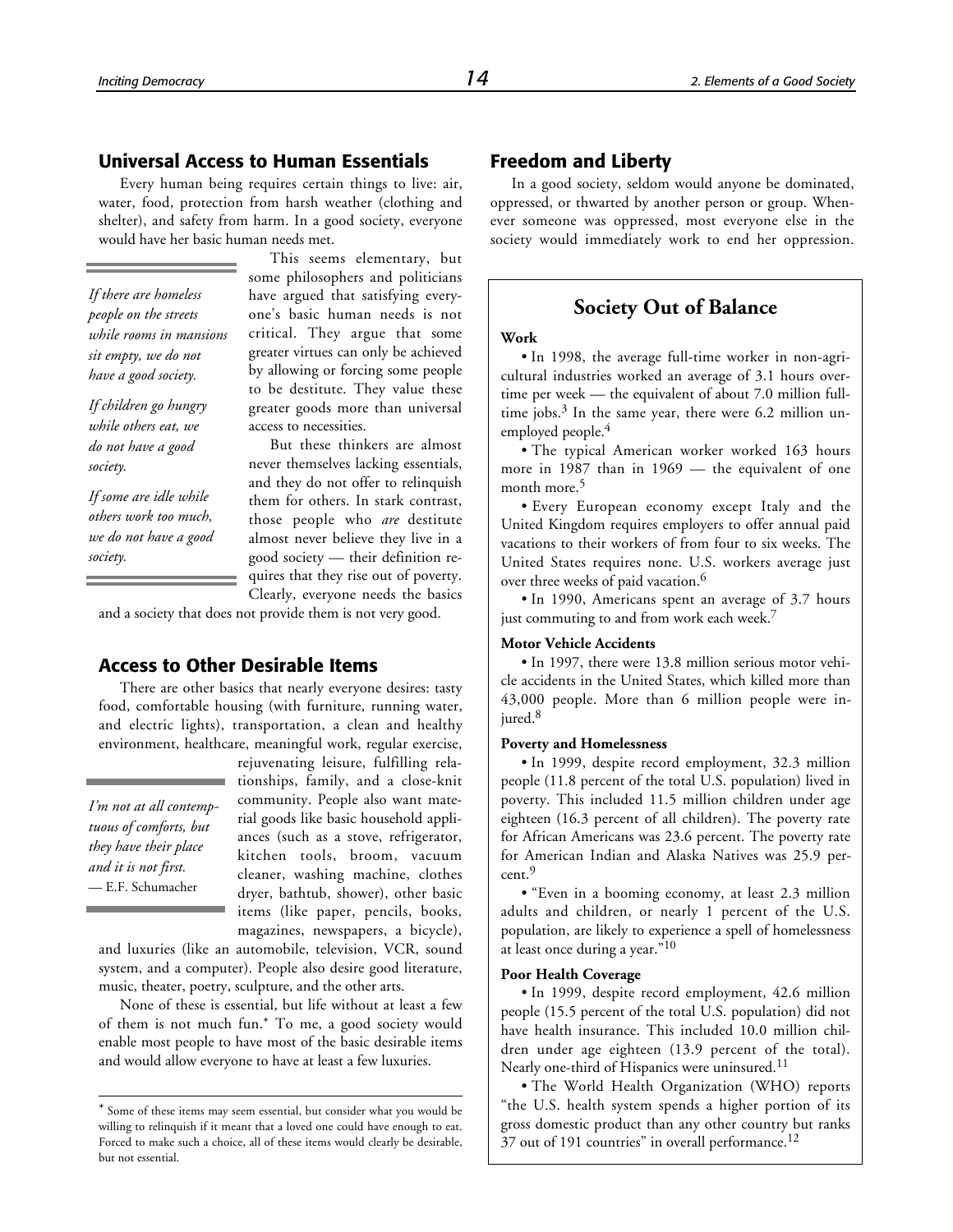*The ultimate end of all revolutionary social change is to establish the sanctity of human life, the dignity of man, the right of every human being to liberty and well-being.* — Emma Goldman

Of course, in any society where people live near one another and interact, they will inevitably conflict with each other. However, in a good society, people would do their best to stay out of each other's way. When people did conflict, they would use rational debate, appeals to conscience, mediation, nonviolent struggle, amiable separation, or other conflict resolution measures to resolve their differences.

In a good society, children would learn to respect others and would learn how to restrain themselves from hurting others. They would also learn how to work together cooperatively and to resolve conflicts graciously so that, when they grew up, their conflicts would be minimal.

*Don't judge a person until you have walked a mile in his moccasins.* — Proverb

Still, in a few cases, people's freedom and liberty must be restricted. There must be some way to prevent those who have transgressed against others from doing it again — methods like required emotional counseling,

jail, or banishment. But these methods must be used sparingly and employ a bare minimum of force so as not to harm or dehumanize the transgressors.

# **Equity and Fairness**

Life is not fair and there is no way for a society to be completely equitable. But to me, a good society cannot be

*If women are afraid to walk outdoors at night, we do not have a good society.*

*If dissenters fear speaking out, we do not have a good society.*

grossly imbalanced, and it certainly would not encourage or allow anyone to prosper at the expense of others through fraud, deception, corruption, intimidation, domination, or oppression.13

In a good society, everyone would at a minimum have equal access to information, resources, and opportunities. As much as possible, everyone would also have roughly the same amount of the material

goods listed above, and no one would have significantly more than anyone else. How much is "significantly more" would, of course, need to be determined by everyone in society — again, everyone must give rudimentary consent. The methods used to ensure equitable distribution (investigation, reporting, regulation, enforcement) must also use a bare minimum of force so as not to harm anyone.

#### **Environmental Sustainability**

Humans have evolved for thousands of years closely linked to nature. We are adapted to the earth's environment and can live quite well in it. A good society would mesh seamlessly with the natural environment, maintaining and supporting natural systems. We would live in consonance with all other species.

#### **Balance**

There are unavoidable conflicts in society — conflicts between self-interest, the common good, the natural environment, privacy, personal liberty, and equity. Differences invariably lead to conflicts. For example, there will always be some people who want to engage in behavior that others find lewd or disgusting. A good society would balance everyone's interests and resolve these inherent conflicts in ways that a sensible person would find acceptable.

#### **Society Out of Balance (continued)**

#### **The Environment**

*•* The United States represents 5 percent of the world's population and uses 26 percent of its oil. In contrast, India has 16 percent of the world's population and uses 3 percent of its oil.<sup>14</sup>

• In 1998, about 40 percent of U.S. streams, lakes, and estuaries that were assessed by the EPA were not clean enough to support uses such as fishing and swim- $\text{ming.}^{15}$ 

• Eleven of the world's fifteen most important fishing areas are in decline and 60 percent of the major fish species are either fully or over- exploited.<sup>16</sup>

• On average, U.S. children eat a combination of twenty different pesticides daily.<sup>17</sup>

• Nearly 46 percent of the nation's federally subsidized apartments (870,000 units) are within a mile of factories that produce toxic pollution.<sup>18</sup>

#### **Voting**

• In the November 1996 presidential election, only 49.0 percent of adults voted. In the November 1998 federal election, only 32.9 percent of adults voted.<sup>19</sup>

#### **Foreign Policy**

• The United States has not signed a number of human rights treaties signed by most other countries of the world. These include:

- ◊ International Covenant on Economic, Social, and Cultural Rights
- ◊ Convention on the Elimination of all Forms of Discrimination against Women
- $\Diamond$  Convention on the Rights of the Child<sup>20</sup>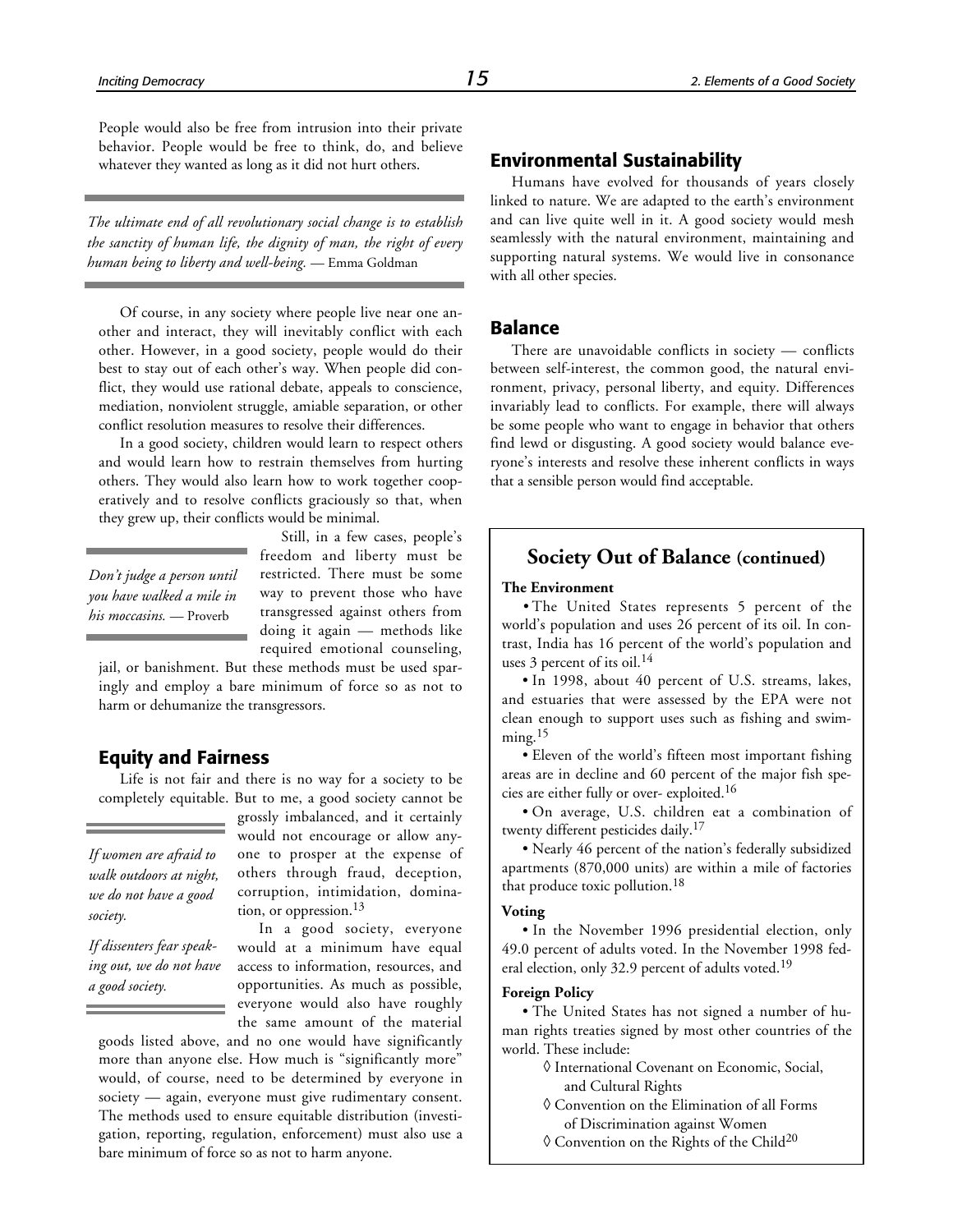For example, the right of people to make loud sounds (music, construction noise, and so on) must be balanced against the needs of others for quiet. A sensible solution would allow anyone to make as much sound as she wanted when no one else was around, a certain amount of sound during the daytime when others were not likely to be bothered, and very little during the night when others were sleeping.

Similarly, people could engage in any kind of private behavior they wished as long as it did not hurt anyone else. However, in public, society might expect them to stay within certain bounds. Society might also try to limit selfdestructive private behavior (like riding a motorcycle without a helmet or smoking tobacco) that would ultimately affect the society (when they needed medical care to treat their accident or illness).

In like manner, a good society would fashion a balance between the inherently conflicting needs of people for stimulation and relaxation, sensuality and propriety, spontaneity and deliberation, impulsive drive and caution, indulgence and moderation, exhibition and modesty. A good society would also reconcile end values with process values (such as justice with compassion) and would reconcile conflicting process values (such as democracy and expediency, acceptance and dissent).

Forging a sensible balance is difficult, but is almost always possible when undertaken by people of goodwill.

*What I mean by Socialism is a condition of society in which there should be neither rich nor poor, neither master nor master's man, neither idle nor overworked, neither brain-sick brain workers nor heart-sick hand workers, in a word, in which all men would be living in equality of condition, and would manage their affairs unwastefully, and with the full consciousness that harm to one would mean harm to all — the realization at last of the meaning of the word commonwealth.* — William Morris

# *ADDITIONAL CHARACTERISTICS OF A GOOD SOCIETY*

Beyond these basic elements, I imagine a good society would also be:

#### **Humane and Compassionate**

People and institutions would be sympathetic towards, appreciative of, and considerate of other people, other species, and the overall environment. The primary goal of the society would be to support all people to live enjoyable lives and to achieve their full potential as human beings. Human welfare would take precedence over money, property, and power. Society would generously offer extra help to those who had suffered from disability, poor upbringing, illness, injury, or some other misfortune. Society would also encourage altruism and cooperation.

#### **Democratic and Responsible**

As part of their everyday daily lives, people would have permission, would be encouraged, and would actually *be* active participants in governing and controlling all aspects

#### **Society Out of Balance (continued)**

#### **Childrearing**

• The American Academy of Pediatrics recommends that all children be breastfed for at least a year. However, in 1995, only 59.4 percent of women in the United States were breastfeeding at the time of hospital discharge, and only 21.6 percent were still nursing six months later.<sup>21</sup>

• "87% of parents of children aged two to seventeen feel that advertising and marketing aimed at children makes kids too materialistic." Also, "almost half of all parents report that their kids are already asking for brand name products by age 5."22

#### **Firearms**

• There are approximately 192 million privately owned firearms in the U.S. — 65 million of which are handguns.<sup>23</sup> An estimated 39 percent of households have a gun — 24 percent have a handgun.<sup>24</sup>

• The overall firearm-related death rate among U.S. children under age fifteen is nearly twelve times higher than among children in twenty-five other industrialized countries.25

#### **Prisons**

• In 1999, there were 1.3 million people in state and federal prisons — more than five times as many as in 1970. An additional 606,000 people were held in local jails.26

• In 1997, there were 5.7 million adults in prison or jail, on probation, or on parole — about 2.9 percent of the total adult population.<sup>27</sup>

• The 1999 United States' rate of incarceration of 682 inmates per 100,000 population was the second highest reported rate in the world, behind only Russia's rate of 685 per 100,000 for 1998.28

• If incarceration rates recorded in 1991 continued unchanged in the future, an estimated 5.1 percent of all persons in the United States would be confined in a state or federal prison during their lifetime. A man would have a 9.0 percent chance of going to prison during his lifetime, a black male greater than a 1 in 4 chance, an Hispanic male a 1 in 6 chance, and a white male a 1 in 23 chance.<sup>29</sup>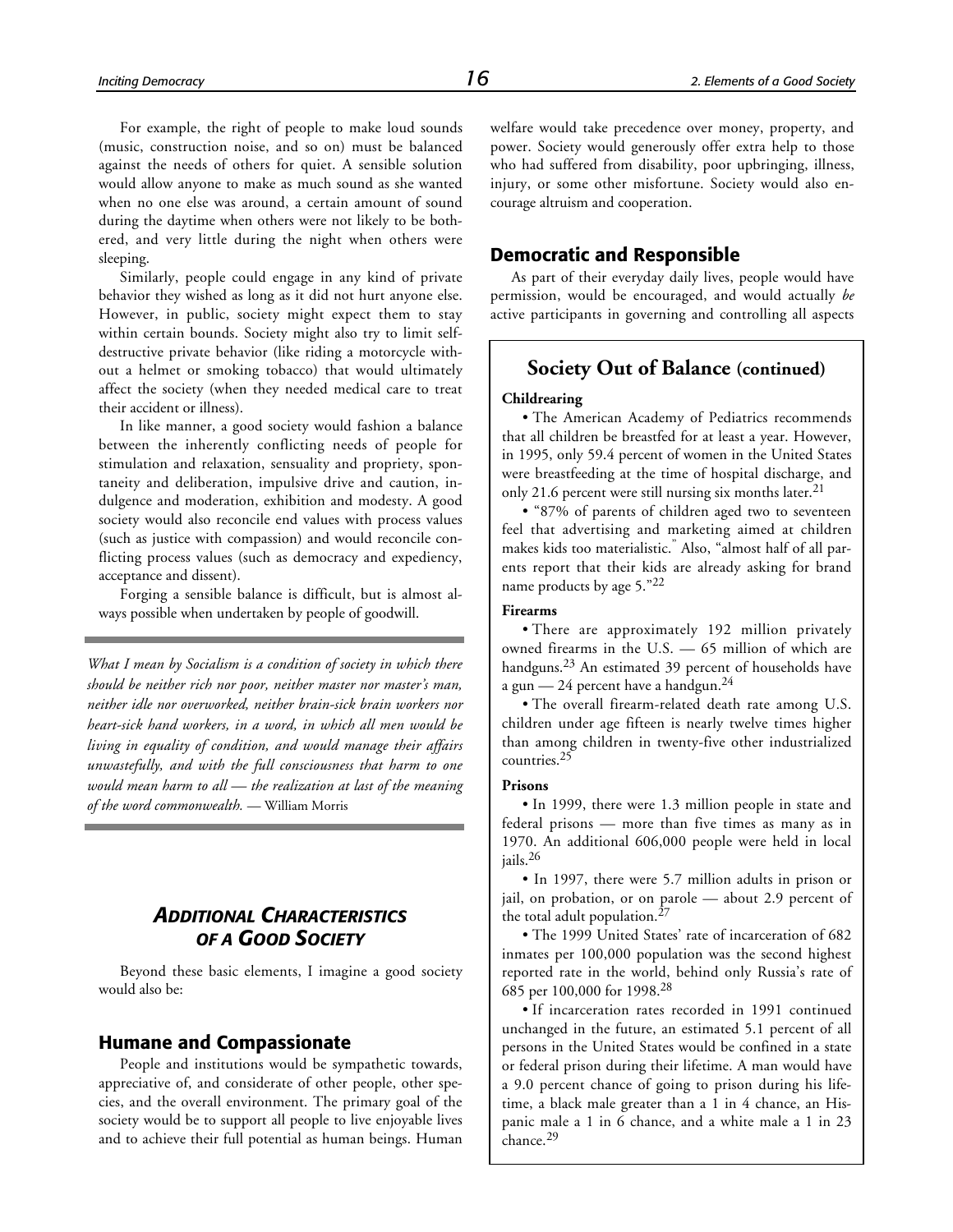of their society — political, economic, social, and cultural. It would be a society truly of the people, by the people, and for the people. No person or group would dominate decision-making.

The society would value citizen involvement and would try to inform, educate, and empower each person to be a

*Democracy is not a spectator sport.*

full participant in societal decisionmaking. Everyone in society would be encouraged and expected to take personal responsibility and initiative, not only for themselves but for the whole society each person obligated and entrusted to look out for the common good and to set

right anything that was amiss. Moreover, this responsibility and care would not be limited to a citizen's particular neighborhood, city, state, or nation, but would extend to the whole world. People would consider themselves global citizens.

To support democracy and responsibility, society would encourage people to be truthful and deal with each other in an honest and straightforward fashion. To further make democracy possible, society would also encourage people to work to heal their internalized emotional problems and overcome their fears and addictions.

Moreover, all the main institutions of society (government, schools, business, news media) would be responsive to the people in the community (not responsive only to shareholders). These institutions would treat people not just as voters, taxpayers, consumers, or spectators but primarily as citizens who ultimately "own" their society. As citizens, people have the right to be treated well and supported by all institutions. Moreover, as citizens, people have the right to know the truth about all aspects of society.

*We hold these truths to be self-evident, that all men are created equal, that they are endowed by their Creator with certain Unalienable Rights, that among these are Life, Liberty, and the pursuit of Happiness. That to secure these rights, Governments are instituted among Men, deriving their just powers from the consent of the governed.*

*That whenever any Form of Government becomes destructive of these ends, it is the Right of the People to alter or to abolish it, and to institute new Government, laying its foundation on such principles and organizing its powers in such form, as to them shall seem most likely to effect their Safety and Happiness.*

— The Declaration of Independence of the United States of America, July 4, 1776

#### **Tolerant and Wise**

A good society would value the wisdom of every person. Every decision-making institution would invite a wide range of perspectives and truths. Society would encourage people

# **World Imbalances**

From *Human Development Report, 1999*, United Nations Development Programme: <sup>30</sup>

• In 1997, the richest 20 percent of the world's population had an annual income that was 74 times that of the world's poorest 20 percent, up from 30 times as much in 1960. The most affluent 20 percent of the population of the planet consume 86 percent of the total goods and services in the world. The poorest 20 percent consume about 1 percent. [p. 3]

• In the past four years, the world's 200 richest people have seen their net worth double to \$1 trillion. Meanwhile, the number of people surviving on less than \$1 a day has remained unchanged at 1.3 billion. [pp. 37, 28]

• In 1998, the top 10 companies in telecommunications controlled 86 percent of this \$262 billion global market. The top 10 companies in pesticides controlled 85 percent of this \$31 billion global market. [p. 3]

• "In 1995 the illegal drug trade was estimated at 8% of world trade, more than the trade in motor vehicles or in iron and steel." [p. 5]

• "The traffic in women and girls for sexual exploitation — 500,000 a year to Western Europe alone — is one of the most heinous violations of human rights, estimated to be a \$7 billion business." [p. 5]

• "At the root of all this is the growing influence of organized crime, estimated to gross \$1.5 trillion a year, rivalling multinational corporations as an economic power." [p. 5]

• In 24 countries, life expectancy is estimated to be equal to or exceed 70 years, but in 32 countries life expectancy is less than 40 years.<sup>31</sup>

to be respectful, tolerant, and understanding of others. Society would value dissent and diversity. Schools and other institutions would not teach people to be docile or to accept dogma and authority passively, but instead would encourage them to be creative and flexible and to think rationally for themselves.

Furthermore, people would be encouraged to challenge conventional wisdom whenever they believed it was outmoded. Societal norms would also encourage people to

open themselves to other beliefs and perspectives and to let go of their own limited or obsolete ideas. People would be guided and helped in their efforts to resolve their conflicts without resort to physical violence, threat, or attack and with a minimum of social coercion.

*Freedom rings where opinions clash.* — Adlai E. Stevenson

The society would have sensible mechanisms for rationally sorting out different perspectives and disseminating the distilled wisdom to everyone, especially to young people. As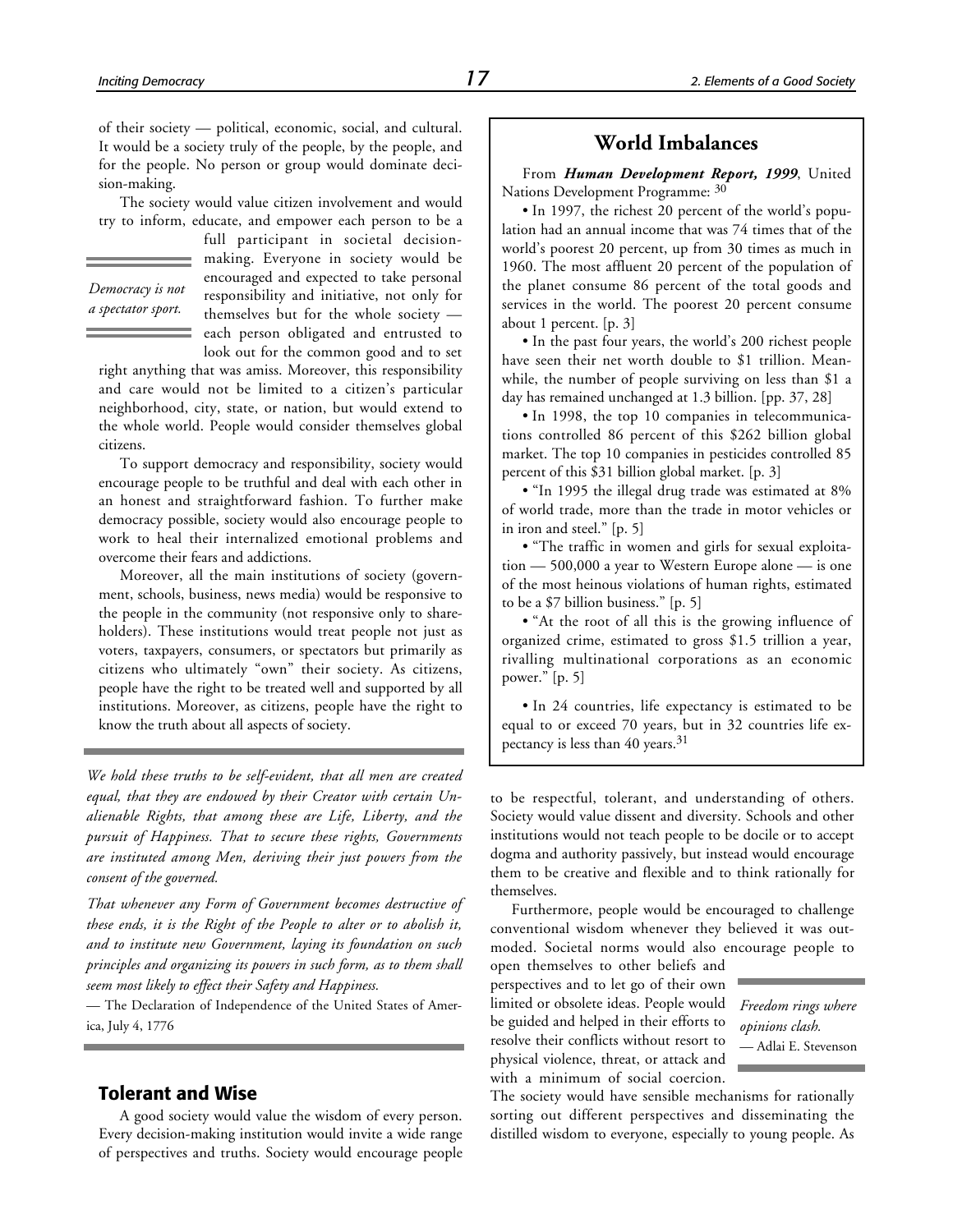a result, individuals would continually learn and grow, and society would steadily improve.

#### **Fun**

In a good society where everyone's basic needs were met, people could devote time to endeavors such as music, theater, art, adventure, travel, and self-education. Instead of narrowly focusing on work and constantly rushing around,

*A good society enables and encourages everyone to practice her best behavior.*

they could contemplate truth and beauty, they could develop their creativity, and they could build close relationships with others.

A good society would allow and encourage people to live exciting and joyful lives. Secure and unafraid, people could be as passionate, playful, outrageous, and funny as they wanted

to be. Every day, people would sing, paint, dance, write poetry, explore, lie under trees, play with children, and gaze at the stars.

Overall, I imagine that in a good society, people would labor out of their love for their fellow human beings and for the joy they derived from tackling difficult challenges, they would play because it's fun, and they would laugh for no reason at all.

# **Lessons from Young Children**

Young children are energetic and joyful. There is much we can learn from them.

• What if we enjoyed exuberant play every day, exercising and feeling our body strength — walking, running, skipping, bicycling, skating, dancing, hiking, skiing, swimming — without trying to compete with anyone else?

• What if we spent time each day exploring, investigating, and making sense of our world?

• What if we spent time each day making silly statements, telling jokes, and laughing with our friends?

• What if we spent time each day cuddling with our friends?

# *NOT PARADISE*

The good society described here may seem like a blissful paradise, completely free of suffering or discord. However, as noted in the Preface, there will always be conflict and pain in this world — we cannot escape the realities of life. Still, in the good society I envision, people's difficulties and sorrow would be greatly reduced and their love and joy would outshine their woes and disputes. It would be a far more productive and pleasant society than our current one.

# *A COMPREHENSIVE MIX OF FOUR COMPONENTS*

Achieving a society with these positive characteristics does not require perfection. Rather, a good society needs only a comprehensive mix of these four components:

• **Individuals** who are (1) educated and informed enough that they understand their connection and responsibility to others, and (2) emotionally healthy enough that they generally act well and seldom behave in irrational or destructive ways.

• A **culture** that largely promotes socially responsible behavior such as honesty, cooperation, tolerance, altruism, nonviolent conflict resolution, and self-education.

• **Structures of incentives** — rewards, penalties, and forms of accountability — that ensure people generally find it in their best interest to behave well.

• **Institutions** (political, economic, and social) that promote education, individual emotional health, and a socially responsible culture, and that implement structures of incentives for positive behavior.

These components can be incomplete and imperfect, as long as together they are sufficiently positive to offset their flaws and reinforce the best in the other components.

# *EXAMPLES OF A GOOD SOCIETY*

*Based on these principles, what would a good society look like?*

Fortunately, dreamers and visionaries have thought about this a great deal. There are many books and articles

with innovative ideas about particular aspects of a good society and several novels that depict comprehensive visions of desirable societies.\* Though some of these visions are ridiculous, some are truly sensible and practical. Many of the ideas have been tried successfully on a small scale.

Reporter*: Mr. Gandhi, What do you think of Western Civilization?*

Mr. Gandhi*: I think it would be a good idea!*

Below, I describe in general

terms how a few important institutions might look in a good society and how society might deal with some age-old problems. Please view these descriptions only as tentative examples. Invariably, as society improves, people will come up with better ideas.

\* See Chapter 12 for a list of visionary books.

1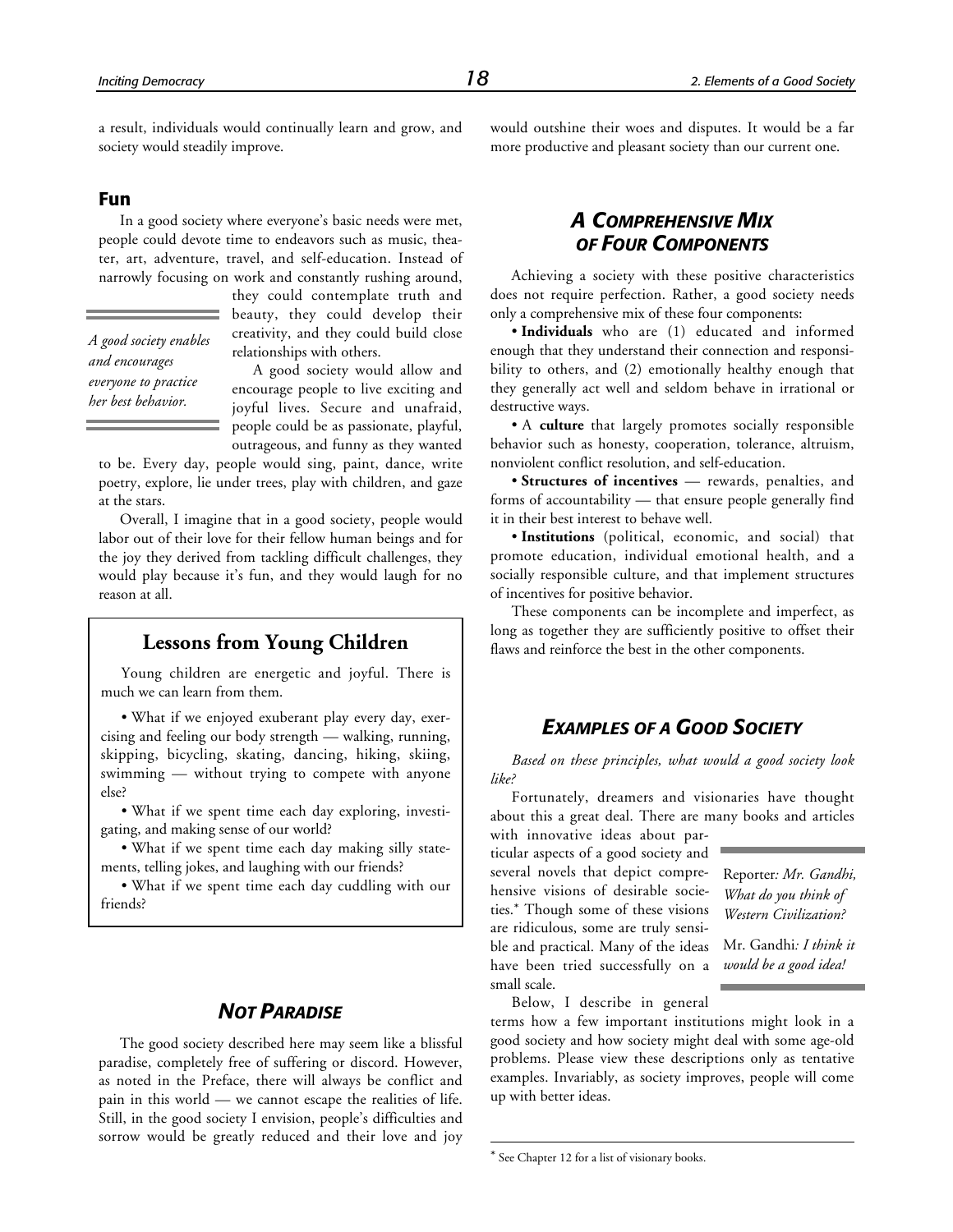# **Family, Children, and Social Interaction**

Since humans are social beings and need warm affection every day, in a good society most people would live in close connection with others. Many would live in traditional extended families (children, parents, grandparents, aunts, and uncles under one roof or living close by). Others might

*If suicide and depression are common, we do not have a good society.*

live in configurations more common today: nuclear families (children and one or two parents), samesex partnerships, co-housing, cooperative households, and communes. Others might even try unusual arrangements like group marriage or line marriage.32 Some people would

live alone. But everyone would have many ways to connect intellectually, emotionally, and physically with other people whenever they wanted.

To best provide for children's needs, they would generally live in some configuration where many able adults provided nurturance, guidance, and support (in contrast to today's single-parent and nuclear families where there are only one or two adults). By having many adults around, children would receive more attention, support, and affection, and they could learn from many approaches to life. All adults in the household would be encouraged to take on a proportional share of parenting responsibility, and they would have time in their lives to do this.

# **Unbearable Lives**

• Suicide is the eighth leading cause of death in the United States, and is the third leading cause of death for young people aged 15–24.

• Suicide took the lives of 30,535 Americans in 1997 (11.4 per 100,000 population).

• From 1952 to 1995, the incidence of suicide among adolescents and young adults nearly tripled.

— Centers for Disease Control and Prevention<sup>33</sup>

Parents and other adults who spent time with children would be taught the basics of compassionate childrearing including essential skills like how to change diapers, interpersonal skills such as counseling someone through grief, and parenting skills like how to teach and guide an inexperienced child. In addition, they would be coached by more experienced elders such as grandparents, aunts, and uncles. Trained counselors in each community would provide additional therapy and support to children or adults in distress. Conflict resolution facilitators would offer mediation for parent/child disputes.

To allow the development of normal self-esteem, parents would treat children as full human beings (albeit smaller, less knowledgeable, and less mature than adults). From birth, each child would be allowed and encouraged to develop her own selfhood, not treated as her parent's property or servant. Parents would be encouraged to practice democracy within their household and include the children whenever possible in making decisions that affected them.

As children matured and demonstrated they could take on more responsibility, they would be given more control over their lives until they graduated into adulthood. When young adults demonstrated that they were responsible enough to nurture, guide, support, and live cooperatively with others, they would be encouraged to bear their own children.

In a good society, there would be fewer spectator events than now and many more cultural events geared toward bringing people together and participating such as dances, rituals, songfests, and cooperative games. These social events might be facilitated by trained social directors who knew how to encourage positive interaction. Young people would have special safe, structured venues for interacting with potential mates, and they would be offered clear and supportive guidance for dealing with the strong emotions and difficult issues that surround love and sexuality. In addition, people would be encouraged to perform community service tasks that would help the young, sick, or infirm and engender compassion for and connection to others in society.

A society that supported its children well, taught them personal responsibility and democracy, and preserved their self-esteem would eventually grow into a society of capable, self-assured adults who looked out for others. These adults would be emotionally healthy and could get along with their family and neighbors. If this society also provided connection and support, far fewer people than now would be isolated or feel lonely or unloved. Problems of alcoholism, drug abuse, mental illness, sexual abuse, domestic violence, suicide, and teenage pregnancy would be far less common, perhaps even rare.

#### **Education**

Like now, schools in a good society would offer information about how to do useful things (read, write, com-

pute, and so on). Furthermore, they would offer a range of perspectives and ideas, explain the merits and *He who opens a school* pitfalls of each, and help students evaluate each perspective for themselves. Schools and other cultural institutions would encourage people

*door, closes a prison.* — Victor Hugo

to think for themselves rather than blindly accepting what they are told.

Additionally, schools would address everything children need to learn to be happy and responsible citizens including human values and rights, interpersonal relationships, emotional counseling, nonviolent conflict resolution, democratic decision-making, economics, health, leisure, music, drama, visual arts, sex, and spirituality. Students would also learn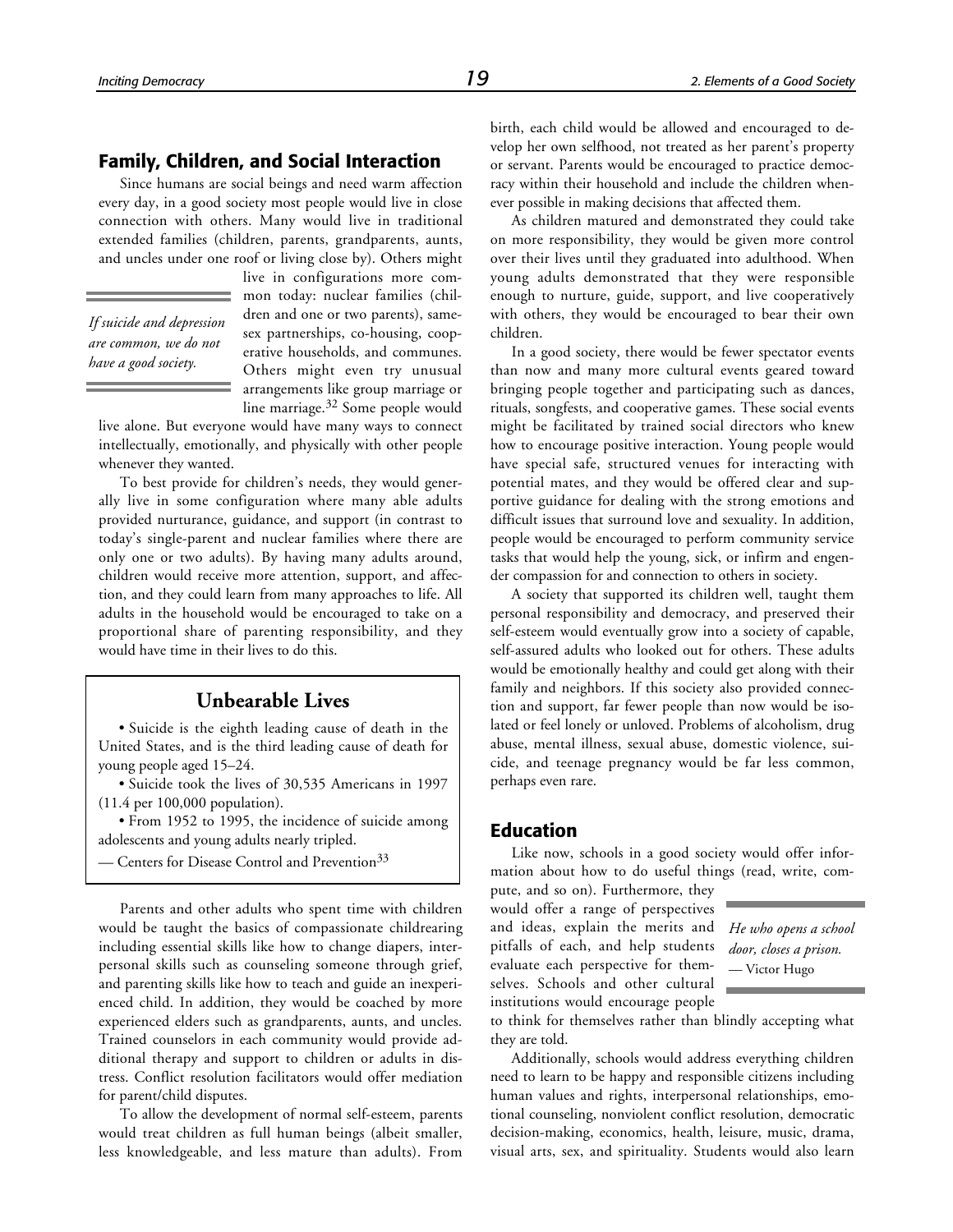about other people and their religions and cultures to help prevent racism, sexism, anti-Semitism, and so forth.

In addition, schools would teach democratic ideals by example: the schools themselves would be organized as democratically as possible, giving substantial power to students on issues that concern them. Students would work cooperatively together and teach each other.

For much of their education, students would go out into their communities and learn by watching, querying, or working with adults. When they were mature and skilled enough, students might also research critical community concerns and publicize their findings. Not only would they learn research and evaluation skills — important skills for any citizen — but they would provide a useful service to their community.

#### **Economics**

In a good society, businesses would produce only useful goods and services, and they would produce these items in a way that is not destructive either to the people who do the work or to the environment. Businesses would prosper only when they provided useful goods or services to people, not through luck, dishonesty, corruption, intimidation, or pandering to people's addictions. Furthermore, decisions about what is produced and how it is produced would be made democratically, and the proceeds of production would be equitably distributed to everyone.

*Too many people spend money they haven't earned, to buy things they don't want, to impress people they don't like.* — Will Rogers

For example, several utopian novels describe economic systems that mostly achieve these goals:

In Edward Bellamy's 1888 novel *Looking Backward*, everyone whether working or not — is issued a "credit card" at the beginning of each year. Each of these cards has the same value — thus ensuring equal consumer power for every

person. Each person is free to buy whatever goods and services she wants throughout the year — thus ensuring privacy and liberty. To provide these goods and services, everyone is required to work a certain amount each year until retirement at age forty-five.

In Ernest Callenbach's *Ecotopia*, all production must adhere to strict environmental requirements. Moreover, in this people-oriented society, service workers insist that every customer treat them as peers, not as machines performing a service.

On the planet Anarres in Ursula LeGuin's *The Dispossessed*, there is no money. Raised to value their fellow citizens and to take responsibility for their planet, everyone just takes what they need to live a simple life from storage warehouses and does the work that is required to stock the warehouses. Everyone does both manual and intellectual labor.

Most current economists see competitive markets as efficient ways for consumers to express their individual needs and desires, for producers to satisfy these requests cheaply, and for entrepreneurs to address unmet needs by starting new businesses. Markets enable individual parties to accomplish this all privately by directly bargaining between themselves. However, most progressive economists also support strong government regulation to protect the environment, to protect worker health and safety, and to prevent concentration of power in powerful monopolies. In addition, they support strongly progressive taxation to redistribute income and wealth more equitably. Most progressive economists also support worker- and consumer-owned cooperatives.

*Capitalism is the astounding belief that the most wickedest of men will do the most wickedest of things for the greatest good of everyone.* — Sir Maynard Keynes, economist

Some progressives go further. For example, Michael Albert and Robin Hahnel, in *Looking Forward: Participatory Economics for the Twenty First Century*, propose a radically cooperative and non-hierarchical economic system that emphasizes treating everyone well. In this system, information about the value and cost of goods and services would be exchanged directly between consumers and producers. Both groups would mutually make decisions about what and how much was produced. Everyone would consensually decide the appropriate level of overall production.

In this system, every adult would be a member of two committees: a committee comprising every person at a workplace and a consumer committee made up of every person in a neighborhood. Workplace committees would decide what that workplace produced or what service it provided. The committee would also decide how people produced the product or service and who did each job task. Every person in a workplace would make work decisions on an equal footing with everyone else. Moreover, each job would consist of a balanced set of tasks — some conceptual, some manual, some fun and empowering, some boring and rote — so that everyone shared the good and bad, and everyone developed confidence and skills in all areas. Job tasks would be optimized to be efficient, enjoyable, and educational (rather than optimized for profit). Products and production would also be adjusted to reduce pollution and preserve natural resources.

At the receiving end, every consumer would get roughly equal shares of the total production of society. Each person could decide individually which of the particular goods and services produced she wanted for herself. Each person would decide with her neighborhood committee which community facilities to build (like new housing or medical facilities) and — with everyone in society — which national and international facilities to build.

Through ever-larger councils of these committees, everyone in their roles as consumers would negotiate with everyone in their roles as workers to decide for the society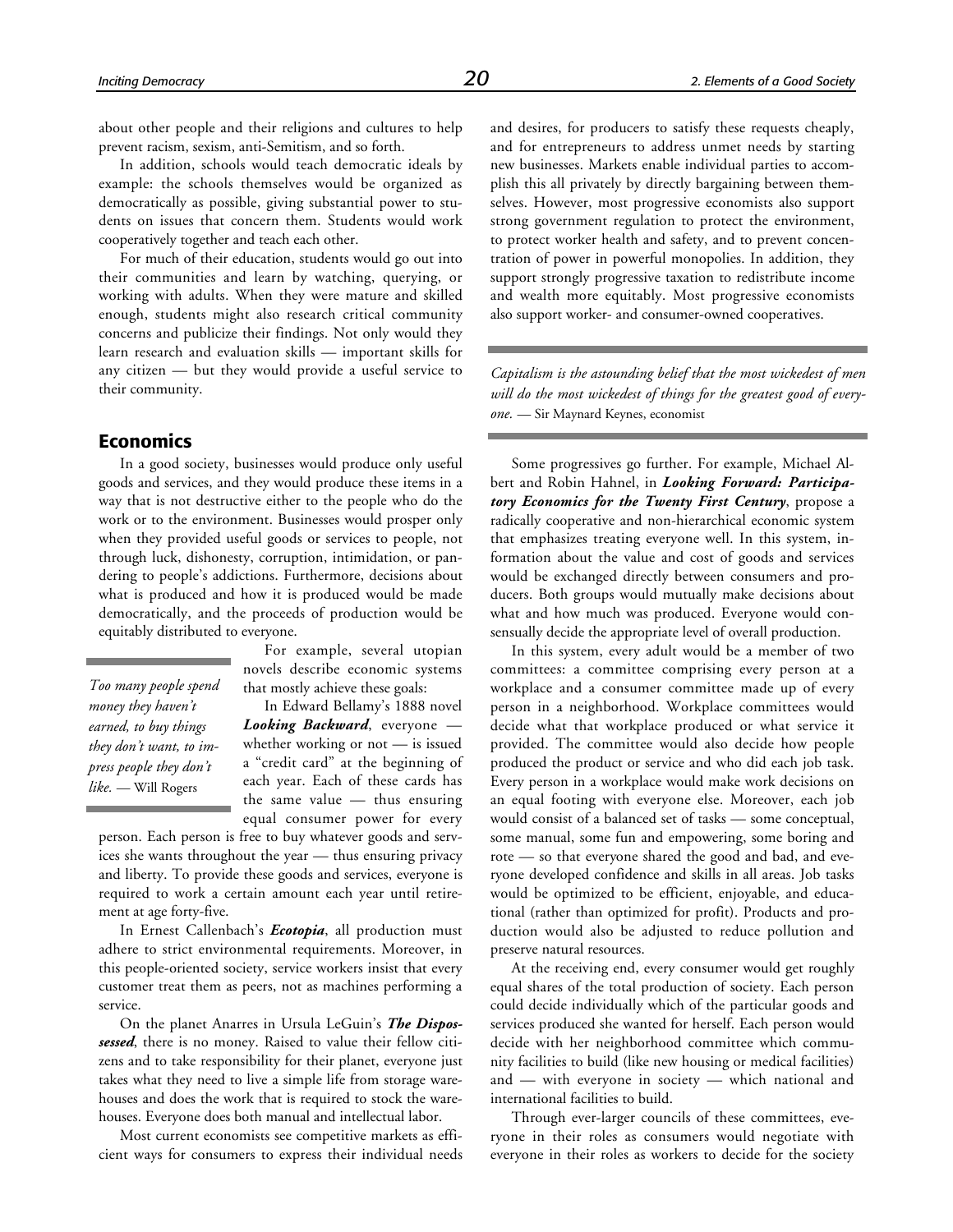exactly how many goods and services would be provided each year. There would be an extensive, iterative process, guided by skilled facilitators that would start with the previous year's levels and then adjust them to reflect current desires. Proposals for particular consumption levels made by individuals, neighborhood committees, and workplaces would be summed through the councils until there was an overall societal balance between production and consumption. Then each workplace would produce or provide whatever it had agreed and consumers would receive whatever they were promised.

As a society, people could decide that everyone would work hard throughout the year and receive many goods and services or that they would all work less and have less. They could also decide to use large amounts of natural resources, or they could choose to conserve resources and minimize the impact on the environment.

As consumer desires or production techniques changed, workplaces would change the work they performed. When an item was no longer needed, the work group that produced it would switch to producing something else.

In this system, no one would be rich, and no one would be poor. Every able-bodied person would work, but no one would be exploited. Children and those who were disabled, sick, or infirm would all receive their fair share even though they might contribute less time or work. Everyone in society would have roughly equal power and wealth.

By providing the essential basics and an equitable distribution of some luxuries to everyone in society, this system

*When human rights conflict with property rights, I must choose humanity.*

would encourage cooperation, altruism, and mutual aid and discourage greed and possessiveness. Since no one would fear economic disaster, there would be no need for personal savings or insurance. Since all children would be provided for, there would be no need for inheritances. There would also be no need for advertising to

convince us to buy things we do not need.

No one would pay taxes since every service now provided by government would be provided by a work group just like any other important service. Also, there would be no large corporations threatening workers with job loss or manipulating government agencies.

Albert and Hahnel lay out a detailed plan covering the making of decisions and the provision of goods and some services. Less developed are their ideas about how services like long distance freight hauling, news reporting, housework, education, and emotional counseling would be provided. It is also unclear how decisions would be made about who did the work and how hard people worked. Albert and Hahnel do not even begin to address more difficult areas such as how society would decide who would do theoretical research, produce fine art, or provide entertainment. Clearly, these subjects need more development.

Still, a society based on their ideas would be far superior to our current system. It would eliminate poverty, encourage cooperation, and encourage full democratic participation in economic decisions.

The exact nature of the economic system in a good society must be decided consensually. It is possible that different regions would make different decisions and, accordingly, a good society would include a variety of cooperative economic systems.

# **The Mondragon Cooperative**

The large, long-lived Mondragon cooperative in Spain provides a real-world example of an alternative system that incorporates many social goals.<sup>34</sup> Mondragon, started in the mid-1950s, is a network of more than 170 workerowned cooperatives serving 100,000 people and employing 21,000. It includes a worker-controlled bank, a chain of department stores, high-tech firms, appliance manufacturers, and farms as well as housing, education, and research and development organizations.

Though certainly not ideal, Mondragon has forged innovative and mostly responsive democratic decisionmaking structures and encouraged participation and community. For the most part, people decide cooperatively how to allocate capital and which products to manufacture.

#### **Resources**

A good society would husband its resources carefully by re-using and recycling materials whenever possible and only mining, logging, or tilling when it was absolutely necessary. To minimize damage to the environment and to human health, a good society would only produce and apply fertilizer, pesticides, and herbicides when there were no other options. Plants would be bred primarily to be healthy, tasty, and disease-tolerant and only secondarily for appearance and long shelf life.

A society that honored good citizenship more than consumption would encourage people to spend their time helping their neighbors and looking out for the common good instead of shopping for and showing off possessions. A good society would also encourage low-impact fashions and lifestyles. For example, computers could be manufactured so that it was easy to dismantle them and recycle all their components. Clothes would inflict a much smaller toll on world resources if they were made to last for many years, they were made from easy-to-grow materials like hemp, and they were dyed only with biodegradable dyes. If designed well, these simple clothes could still have flair and flatter their wearers. People would need fewer kitchen and household items if they lived in larger households (as in extended families or co-housing) or if they shared more with their neighbors.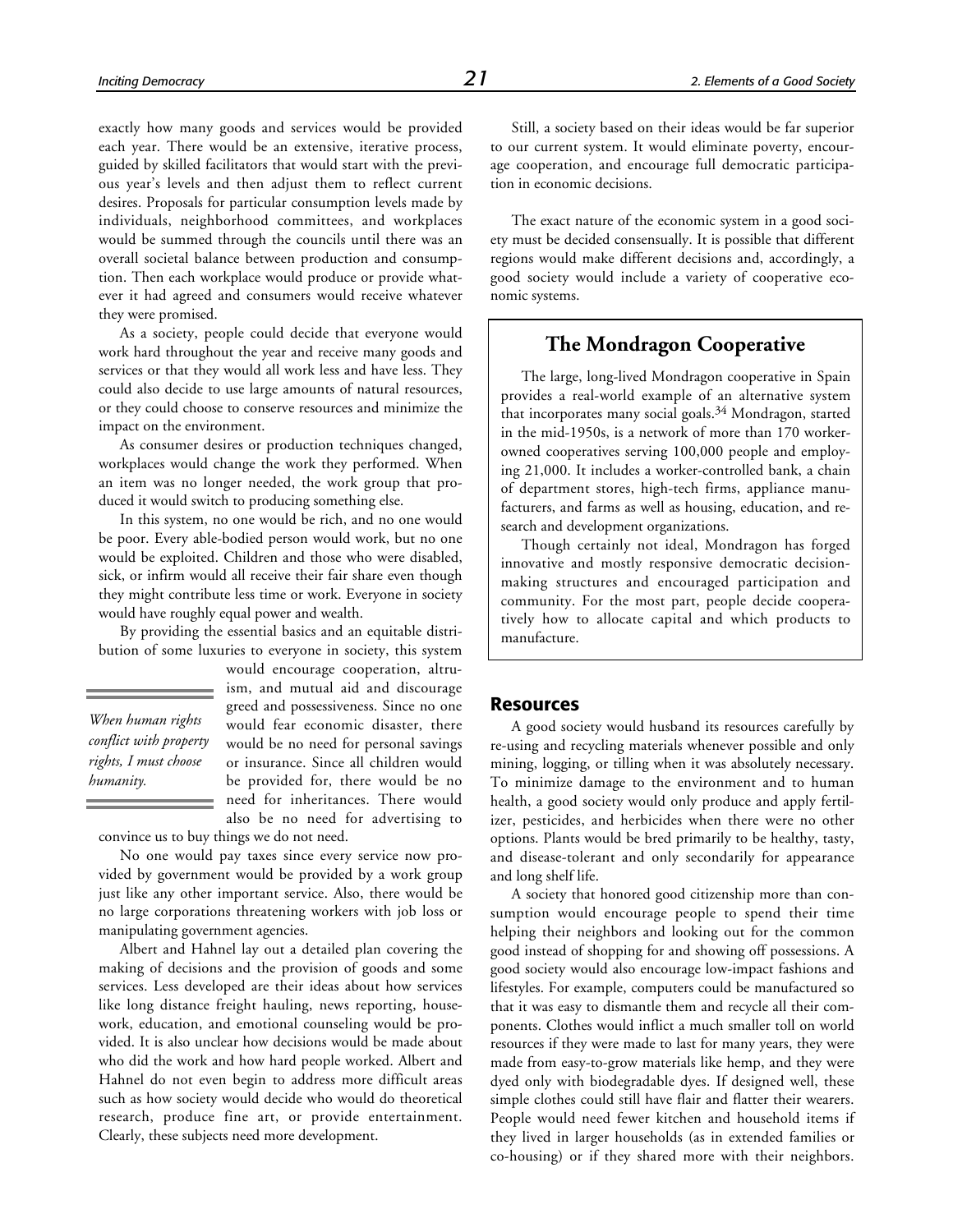Video conferencing could replace a large percentage of business travel. Vacation travel would be less necessary if neighborhoods were desirable living places and work were not so onerous.

# **Cities, Neighborhoods, and Transportation**

Cities would be planned by city planners (with input from and ultimate control by the residents) to make them as livable as possible — rather than planned in the ways they usually are now: by real estate developers and builders who

# **Figure 2.1: Good Responses to Conflict Situations**

*Conflict is inevitable between people unless they are all perfect or identical. However, conflict does not necessarily mean that people must fight with each other in horrible ways. In a good society, people would employ positive responses to conflict such as the ones listed here.*

| Society<br><b>Conflict Point</b>                                                                                                      | <b>Assumed Root</b><br>Cause                                                                                                                     | <b>Typical Unhealthy Solutions</b>                                                                                                                                                                                                                                                                                                                                                                                                                           | <b>True Root</b><br>Cause                                                                                                                                                                                    | <b>Preferred Solutions in</b><br>a Good Society                                                                                                                                                                                                  |
|---------------------------------------------------------------------------------------------------------------------------------------|--------------------------------------------------------------------------------------------------------------------------------------------------|--------------------------------------------------------------------------------------------------------------------------------------------------------------------------------------------------------------------------------------------------------------------------------------------------------------------------------------------------------------------------------------------------------------------------------------------------------------|--------------------------------------------------------------------------------------------------------------------------------------------------------------------------------------------------------------|--------------------------------------------------------------------------------------------------------------------------------------------------------------------------------------------------------------------------------------------------|
| • Inability to<br>produce good<br>work<br>• Not allowed to<br>try                                                                     | • "They are<br>stupid, lazy, or<br>lack talent"<br>$\bullet$ "That's not<br>something<br>girls/young<br>people/new<br>employees, etc.<br>can do" | · Condemnation, belittlement<br>· Domination by those with<br>more information or skills<br>• Channeling into "jobs they can<br>do" or "appropriate jobs"                                                                                                                                                                                                                                                                                                    | • Youthful<br>ignorance,<br>inexperience, lack<br>of skills<br>· Ignorance about<br>other cultures<br>· Emotional hurts<br>• Prejudice,<br>oppression                                                        | · Education (formal or informal)<br>• Skill training<br>· Apprenticeship, guidance<br>• Tutoring<br>• Travel<br>· Support, nurturance<br>· Provide equal opportunity and<br>affirmative action to those disadvantaged                            |
| • Honest<br>disagreement<br>among those<br>trying to work<br>together                                                                 | • "Those people<br>had an inferior<br>upbringing"<br>• "Those people<br>don't know what<br>they are talking<br>about"<br>• "They're crazy"       | · Control by leaders or patriarchs<br>(hierarchical authority)<br>· Majority rule backed by police<br>· Abdication by those who are<br>more easy going<br>· Individualism, isolation, escape                                                                                                                                                                                                                                                                 | • Different<br>experiences,<br>perspectives,<br>cultures, or<br>insights                                                                                                                                     | • Rational debate based on facts<br>· Scientific experiments to test theories of<br>reality or to determine the best way<br>· Cooperative decision-making (problem<br>solving and consensus)<br>· Negotiation, mediation<br>· Amiable separation |
| • Craziness<br>(irrationality,<br>obstinacy,<br>inhibitions,<br>compulsions,<br>prejudice,<br>addictions,<br>depression,<br>violence) | • Genetic<br>inferiority<br>· Stupidity<br>• Innate<br>personality defects<br>(evil)<br>• Incurable<br>emotional hurts                           | • Tough it out<br>· Cultural/social control (social<br>sanctions, condemnation,<br>belittlement)<br>· Psychiatric hospitals and<br>asylums<br>· Laws, police, courts, jails<br>· Threats, intimidation<br>· Monitoring, surveillance,<br>reconnaissance                                                                                                                                                                                                      | · Emotional hurts<br>(typically from<br>childhood)                                                                                                                                                           | · Support, nurturance<br>· Altruism, compassion<br>· Emotional counseling therapy<br>• Appeals to conscience<br>• Nonviolent resistance or intervention<br>· Non-destructive childrearing                                                        |
| • Privilege<br>(injustice and<br>domination -<br>congenital,<br>inherited, or<br>developed<br>imbalances in<br>resources or<br>power) | · Innate destiny<br>(birthright, luck,<br>or reward for hard<br>work)<br>$\bullet$ "There's not<br>enough to go<br>around"                       | · Promotion of myths that those<br>who are wealthy or powerful<br>deserve to be so and those who<br>are poor or powerless are<br>unworthy and deserve their<br>poverty and lowly place<br>· Hierarchy of domination<br>(everyone gets to dominate<br>someone else except those at the<br>very bottom who are powerless to<br>do anything about it)<br>· Guilt-induced charity or pity<br>· Violent insurrection or revolu-<br>tion to overthrow powerholders | · Systemic forces<br>in the society that<br>propagate them-<br>selves (those with<br>power or wealth<br>have the means to<br>maintain and<br>increase their<br>power and<br>wealth)<br>• "Power<br>corrupts" | · Altruism, compassion, gift-giving<br>· Redistributive laws (progressive income<br>taxes, estate taxes, wealth taxes, etc.)<br>· Nonviolent struggle                                                                                            |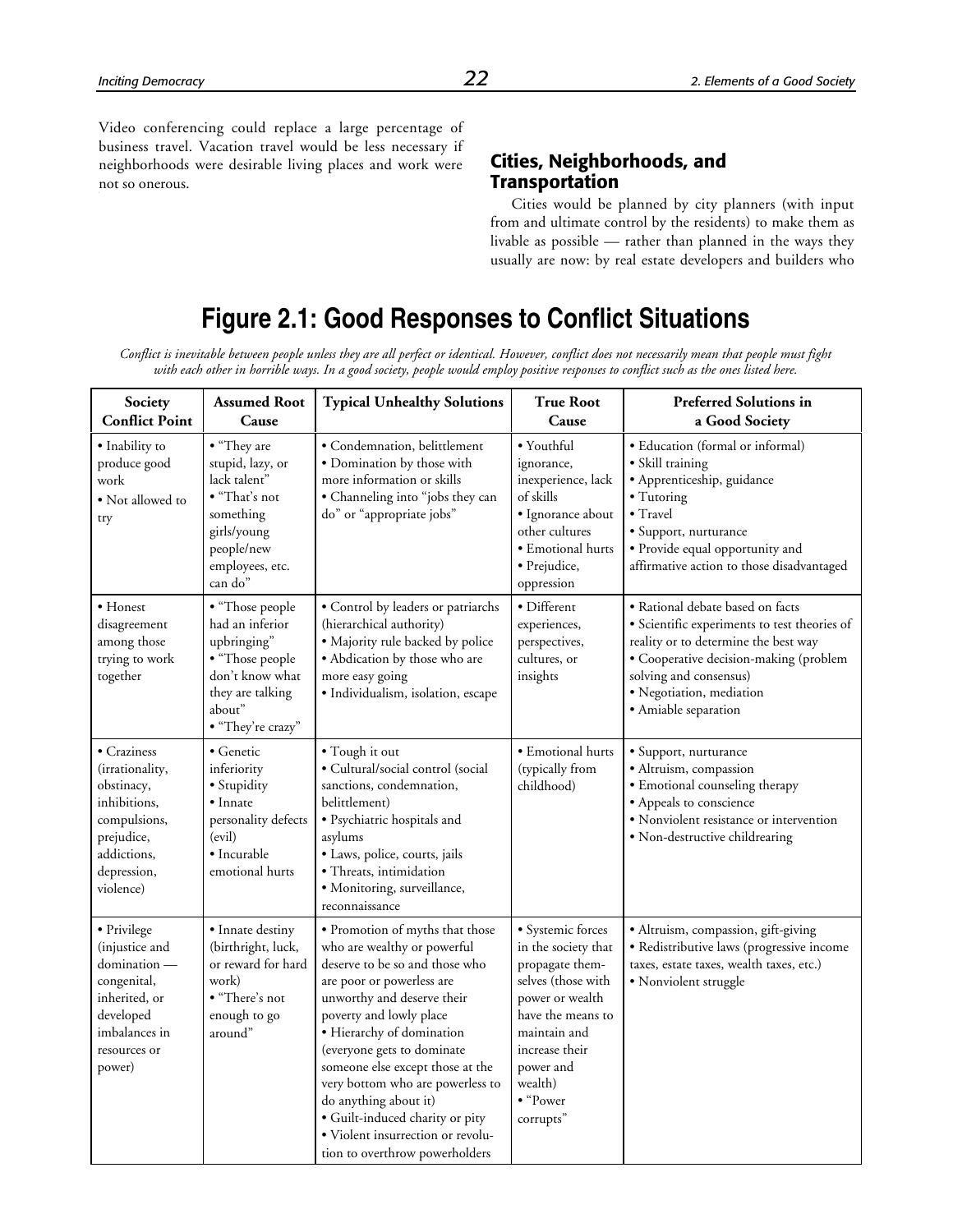are trying to maximize their profits. Communities would be designed so that people could live near their workplaces and their friends as well as near stores, health clinics, theaters, and parks. Then most people could walk or ride a bicycle for the majority of their daily needs and desires, and they would spend much less time and far fewer resources commuting. Automobiles would only be needed to visit rural or distant places, and buses or trains could satisfy this need. Much of the half of all urban land now devoted to automobiles (for roads, parking lots, gas stations, new/used car lots, and so forth) $35$  could then be used for other purposes or left as open space.

Currently, people often move to rural or suburban areas to escape from noise, pollution, and crime, or they move to rich neighborhoods with good schools and relatively low property taxes. Several changes, positive in their own right, would eliminate these reasons for abandoning cities:

• Schools would be improved so that each was as good as the best are today and all would be essentially equal in quality.

• Industrial plants would be cleaned up so that they did not emit noxious fumes and chemicals into the air and water around them. Sound-absorbing barriers or hedges would be constructed to keep industrial noise away from nearby residential areas.

# **Figure 2.1 Good Responses to Conflict Situations (Continued)**

| Society<br><b>Conflict Point</b>                                     | <b>Assumed Root</b><br>Cause                                                                                                           | <b>Typical Unhealthy Solutions</b>                                                                                                                                                                                                       | <b>True Root</b><br>Cause                                                                                                               | <b>Preferred Solutions in</b><br>a Good Society                                                                                                                                                                                                                                                                                                                                                                                                                                                                                                                        |  |
|----------------------------------------------------------------------|----------------------------------------------------------------------------------------------------------------------------------------|------------------------------------------------------------------------------------------------------------------------------------------------------------------------------------------------------------------------------------------|-----------------------------------------------------------------------------------------------------------------------------------------|------------------------------------------------------------------------------------------------------------------------------------------------------------------------------------------------------------------------------------------------------------------------------------------------------------------------------------------------------------------------------------------------------------------------------------------------------------------------------------------------------------------------------------------------------------------------|--|
| • Conflicting<br>wants                                               | • Innate<br>personality defects<br>(envy, jealousy,<br>greed, lust for<br>power)<br>· Inherent reality<br>(not enough to go<br>around) | · Moral condemnation<br>• Channeling onto work<br>treadmill (encourage people to<br>work hard so they can buy what<br>others have)                                                                                                       | • Contempt,<br>scorn, ridicule,<br>disdain, and slight<br>by those who have<br>more<br>• Advertising that<br>induces wants and<br>needs | · Eliminate imbalances in wealth and<br>power<br>· New society attitude: adjust wants and<br>needs to what the society can reasonably<br>produce<br>• Emotional counseling therapy and<br>healing<br>· Non-destructive childrearing                                                                                                                                                                                                                                                                                                                                    |  |
| · Difficult work<br>(arduous, boring,<br>etc.)                       | · Nature of reality<br>• Laziness                                                                                                      | • Poverty (to force everyone to<br>work)<br>• Slavery<br>• The allure of upward mobility:<br>great wealth, privilege, and power<br>for those who work hard                                                                               | · Nature of reality<br>(but not nearly as<br>much as we now<br>assume)<br>· Societal<br>contempt for<br>routine or<br>repetitive work   | · New society attitude: value work that is<br>important to the creation and sustenance<br>of a good society<br>• Reevaluate work to see if it is truly<br>needed (all essentials can be provided<br>with much less work)<br>• Reduce hours in the work week<br>· Rotate jobs so no one has to do the<br>same task for too long a time<br>· Allow people to have control over their<br>work so they do not feel hemmed in<br>• Allow people to see the results of their<br>work so they can take pride in it<br>· Provide assistance when the work gets<br>overwhelming |  |
| • Especially<br>unpleasant or<br>dangerous work<br>that must be done | · Nature of reality<br>• Laziness                                                                                                      | · Poverty or slavery (to force<br>those who are ignorant or less<br>powerful to do unpleasant jobs)<br>• Convince people they are<br>unworthy to do anything but<br>"bad" jobs<br>· Excessive incentives (excessive<br>pay or privilege) | · Nature of reality<br>(though not<br>nearly as much as<br>we are led to<br>believe)                                                    | · As much as possible, automate all<br>unpleasant and dangerous tasks<br>· Value all jobs that are important to the<br>maintenance of a good society<br>· Rotate unpleasant tasks so everyone<br>shares them equitably<br>· Provide incentives commensurate with<br>the unpleasantness of the work                                                                                                                                                                                                                                                                     |  |
| · Isolation, lack of<br>community and<br>social support              | · Nature of reality<br>• Character flaws                                                                                               | • Hiring or coercing some people<br>to support or entertain others<br>(including prostitution)                                                                                                                                           | $\bullet$ Time<br>constraints<br>· Fear of being<br>emotionally hurt                                                                    | • Reduce the work week so people have<br>more time to interact and support each<br>other<br>· Emotional counseling therapy<br>· Bold, loving steps towards others<br>(initiative and compassion)                                                                                                                                                                                                                                                                                                                                                                       |  |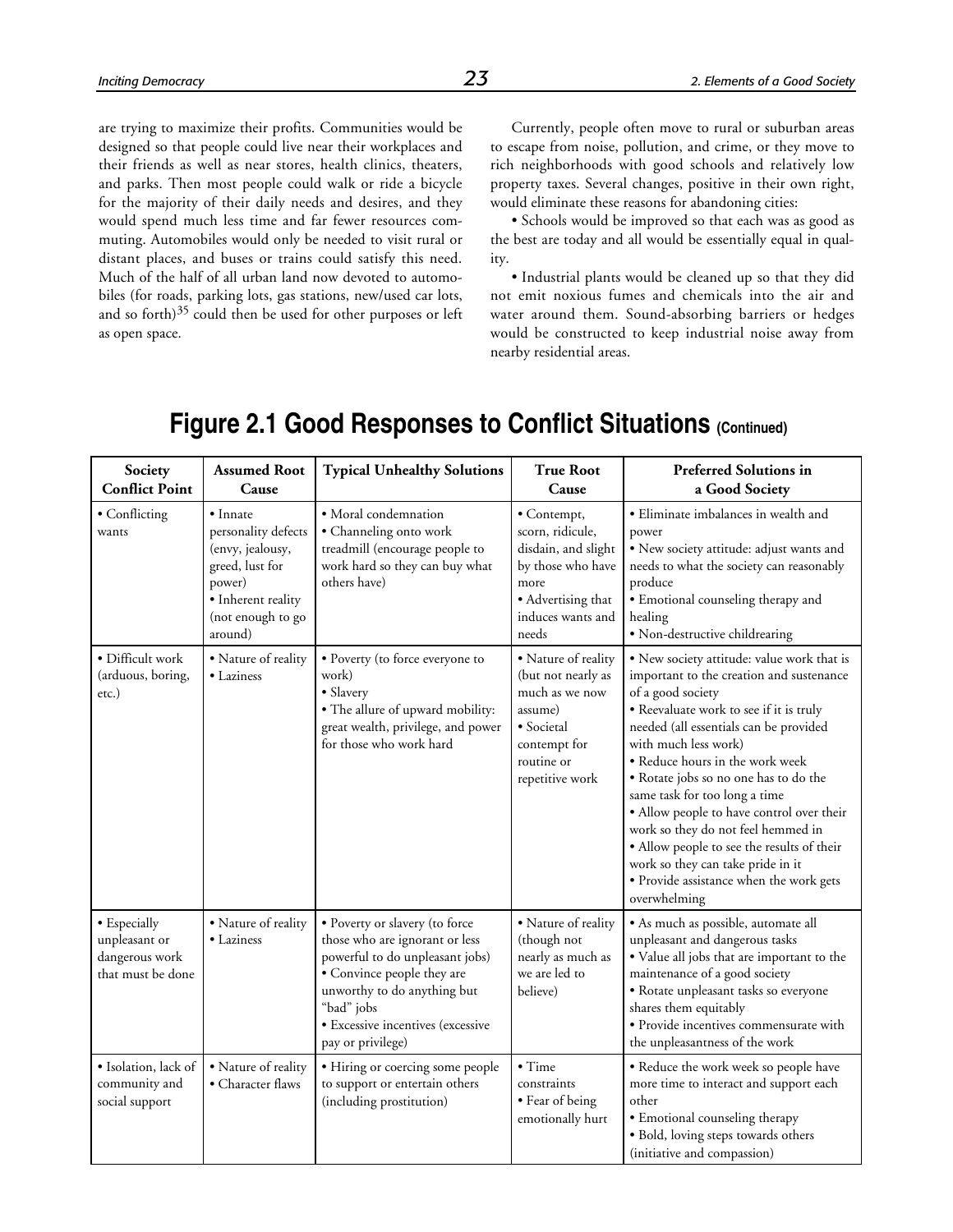# **U.S. Militarism**

"The American military is, at this moment, more powerful relative to its foes than any armed force in history stronger than the Roman legions at the peak of the empire, stronger than Britannia when the sun never set on the Royal Navy, stronger than the Wehrmacht on the day it entered Paris… The United States of the year 2000 is the greatest military power in the history of the world." — Gregg Easterbrook, "Apocryphal Now: The Myth of the Hollow Military"<sup>36</sup>

The United States has essentially no military enemies. Moreover, there are virtually no countries even capable of attacking U.S. territory. Still, the U.S. military controls vast resources — enabling it to dominate the world.

#### **Military Budget**

• The U.S. military had budget authority of \$311 billion in FY 1999 — about 41 percent of the total federal funds budget.<sup>37</sup>

• The United States and its close allies spend more on the military than the rest of the world combined, accounting for 63 percent of all military spending. The United States by itself spends 36 percent of the world's total military budget — up from 30 percent in 1985.<sup>38</sup>

• The U.S. military budget request for FY2001 is more than five times larger than that of Russia, the second largest spender. It is more than twenty-two times as large as the combined spending of the seven countries identified by the Pentagon as likely adversaries (Cuba, Iran, Iraq, Libya, North Korea, Sudan, and Syria). It is about three times as much as the combined spending of these seven potential enemies plus Russia and China.<sup>39</sup>

#### **Military Might**

In 2000, the United States military included:

- 12 Navy aircraft carrier battle groups
- 10 Navy air wings
- 12 Navy amphibious ready groups
- 55 Navy attack submarines
- 12 Air Force fighter wings
- 163 Air Force bombers
- 10 Army divisions
- 2 Army armored cavalry regiments
- 3 Marine Corps divisions
- 3 Marine Corps air wings

It also included thousands of support ships, vehicles, and aircraft as well as over 5,000 nuclear warheads on submarine- and land-based ballistic missiles and thousands of conventionally armed missiles.<sup>40</sup>

• "The U.S. Navy boasts more than twice as many principal combat ships as Russia and China combined, plus a dozen supercarrier battle groups, compared with zero for the rest of the world. . . . America today possesses more jet bombers, more advanced fighter planes and tactical aircraft, and more aerial tankers, which allow fighters and bombers to operate far from their home soil, than all the other nations of the world combined."41

#### **Military Personnel**

• At the end of FY1999, there were 1.4 million activeduty U.S. military personnel, 860,000 reservists, and 700,000 civilians. $42$  Over 250,000 of the active-duty personnel were stationed in foreign countries or on ships.<sup>43</sup>

#### **Foreign Deployments**

• "America is the world's sole military whose primary mission is not defense. Practically the entire U.S. military is an expeditionary force, designed not to guard borders — a duty that ties down most units of other militaries, including China's — but to 'project power' elsewhere in the world." 44

• The U.S. Army has more than 100,000 soldiers forward stationed around the world — and more than 25,000 are deployed in over 70 countries every day of the year.<sup>45</sup>

• U.S. Navy deployments abroad have increased by 52 percent since 1993. Army deployments have increased 300 percent since 1989. Air Force deployments have quadrupled since 1986.<sup>46</sup>

• The U.S. Department of Defense (DoD) provides military training to more than 100 countries annually. $47$ 

#### **Arms Exports**

• In FY1995, the federal government spent over \$477 million and dedicated nearly 6,500 full-time equivalent personnel to promote U.S. arms sales overseas.<sup>48</sup>

• From 1995 to 1997, the United States exported \$77.8 billion in arms, about 55 percent of the global total.<sup>49</sup>

• From 1995 to 1997, the United States exported \$32 billion in military arms to developing countries. 51 percent of these arms went to non-democratic regimes.<sup>50</sup>

#### **Military Industry**

• The defense industry now (1999) employs 2.2 million people, about 2 percent of the civilian workforce.<sup>51</sup>

#### **Research and Development**

• In 1997, the U.S. Department of Defense spent \$33 billion for research and development (R&D), while the Department of Health and Human Services, a distant second, spent about \$12.2 billion for R&D.52

#### **Waste and Fraud**

• The U.S. General Accounting Office reports that no major part of the DOD has been able to pass an independent audit. The DoD is not able to properly account for billions of dollars of property, equipment, and supplies, nor can it accurately report the costs of its operations.<sup>53</sup>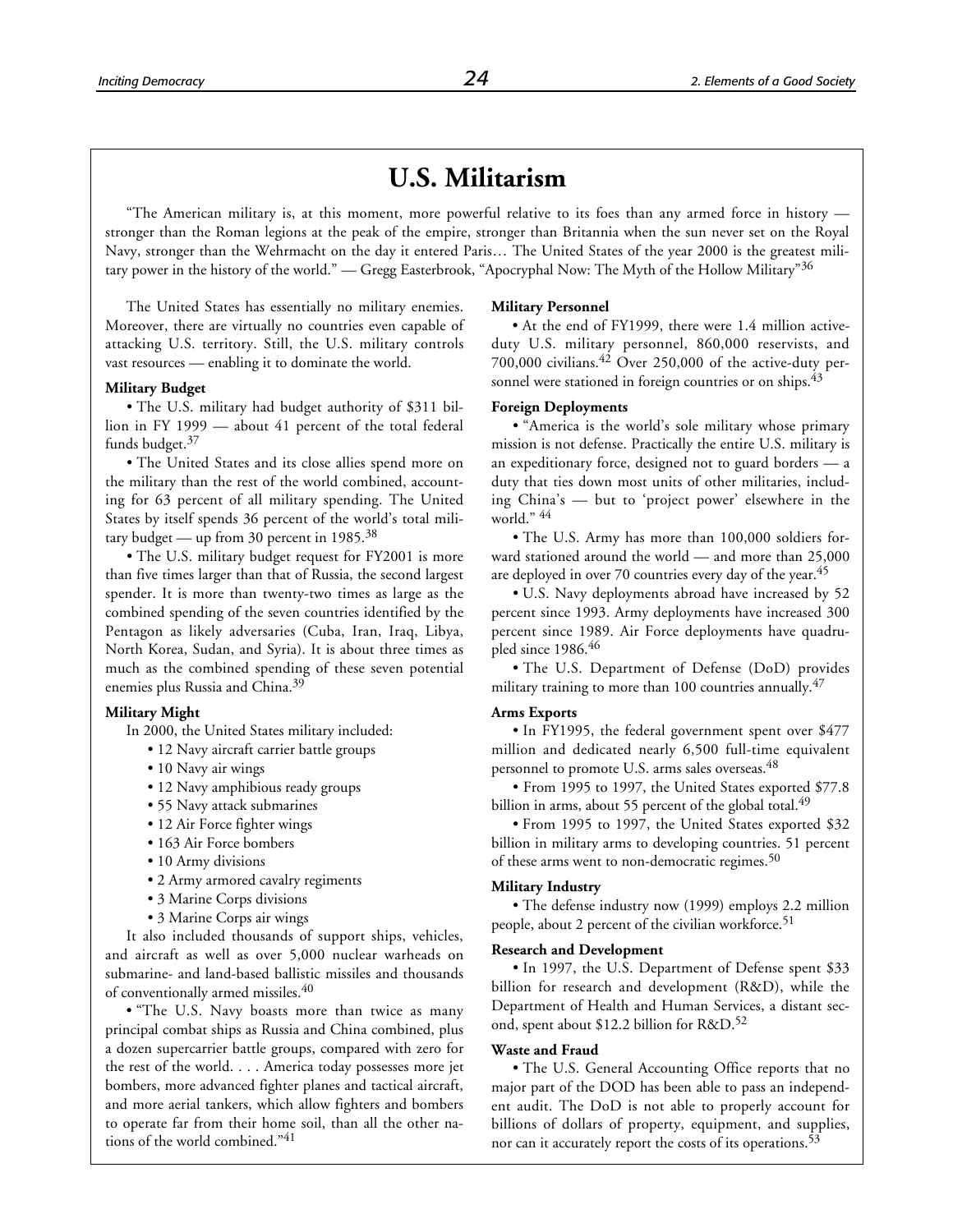• Houses would be built solidly so neighbors could live near one another without being bothered by each other's noise.

• Street crime would be vigorously pursued so that no area became dangerous. Eliminating poverty and drastically reducing child abuse would also end the underlying impetus for most crime.

#### **News Media**

Without solid information, citizens cannot make good decisions. In a good society, there must be a wide variety of information sources and the main sources must be held to high standards of journalistic integrity. Journalists always bring their own prejudices to their work and have a ten-

*"The information citizens need to know to responsibly govern their society."* — Masthead Slogan of the (Fictitious) *Daily Citizen* Newspaper

dency to support the people they know or like. So there also must be checks and balances to minimize this influence. Some examples of news reporting in a good society:

• There would be many news organizations working independently of each another. At least two or three main news organizations would cover any particular region, and many smaller news organiza-

tions would focus on a particular issue or present a particular perspective.

• Funding for news reporting would come from sources other than advertising to eliminate dependence on sponsors. Individuals might pay for their news sources or the government might support them with tax dollars.

• The amount of resources allocated to each news organization (including the number of journalists, the number of TV channels, and the amount of radio spectrum) might be determined each year largely by how many people watched, listened, or read their newspapers and broadcasts. To ensure that dissenting voices were allocated ample resources to express themselves, a group who disagreed with the main news organizations might still be given resources for one year to launch a newspaper, TV show, or radio show. This would give them enough time to win over viewers, listeners, or readers.

# **A Militarized World**

• Since World War II, the world has spent \$30–35 trillion on arms.<sup>54</sup>

• Global spending in 1999 on education was \$80 billion. Global spending on the military was \$781 billion.<sup>55</sup>

• In the wars of one decade, more children were killed than soldiers. Child victims of war include an estimated two million killed, four to five million disabled, twelve million left homeless, and more than one million orphaned.56

• Journalists would be prohibited from accepting gifts or favors from anyone they covered.

• Oversight groups would challenge poor, misleading, or inaccurate coverage or socially destructive perspectives.

#### **Foreign Policy and National Defense**

In a good society, the United States would no longer exploit the resources (oil, minerals, timber, agriculture, and labor) of other countries. This would greatly reduce the need for foreign military bases and for a bloated military budget. The cost of these foreign goods would probably go up, but this would be offset by the decrease in the vast resources now consumed by the military.

*In this society, it is considered immoral to walk around wearing no clothes, but perfectly acceptable to build weapons of mass destruction.*

As much as possible, the people of the United States would cooperate with

the people of other countries and treat them honestly, fairly, and compassionately. People would think of themselves as global citizens in fellowship with all other humans, not as U.S. nationals competing with other countries.

To provide defense against whatever enemies might still exist, everyone would be trained in nonviolent, civilianbased defense techniques and organized into nonviolent reserve militia units. If necessary, the country might maintain some minimally sufficient level of armaments and a small, trained military.

*In the councils of government, we must guard against the acquisition of unwarranted influence, whether sought or unsought, by the military-industrial complex. —* President Dwight D. Eisenhower, Farewell Address, January 17, 1961

#### **Government**

In a good society, government would exist to nonviolently protect and support all people, instead of defending the property, wealth, or ideology of the wealthy and powerful. The government would be responsive and responsible to ordinary people. It would work to eliminate corruption, inefficiency, waste, and dishonesty.

To achieve these goals would require a different governmental structure than our current one — one that vastly reduced the temptations of wealth and power and that had even more checks on power. It would also need to be a more activist government that sought to restrict the concentration of power everywhere in society.

For example:

• The government would have more regulatory agencies with broader power to challenge society's institutions.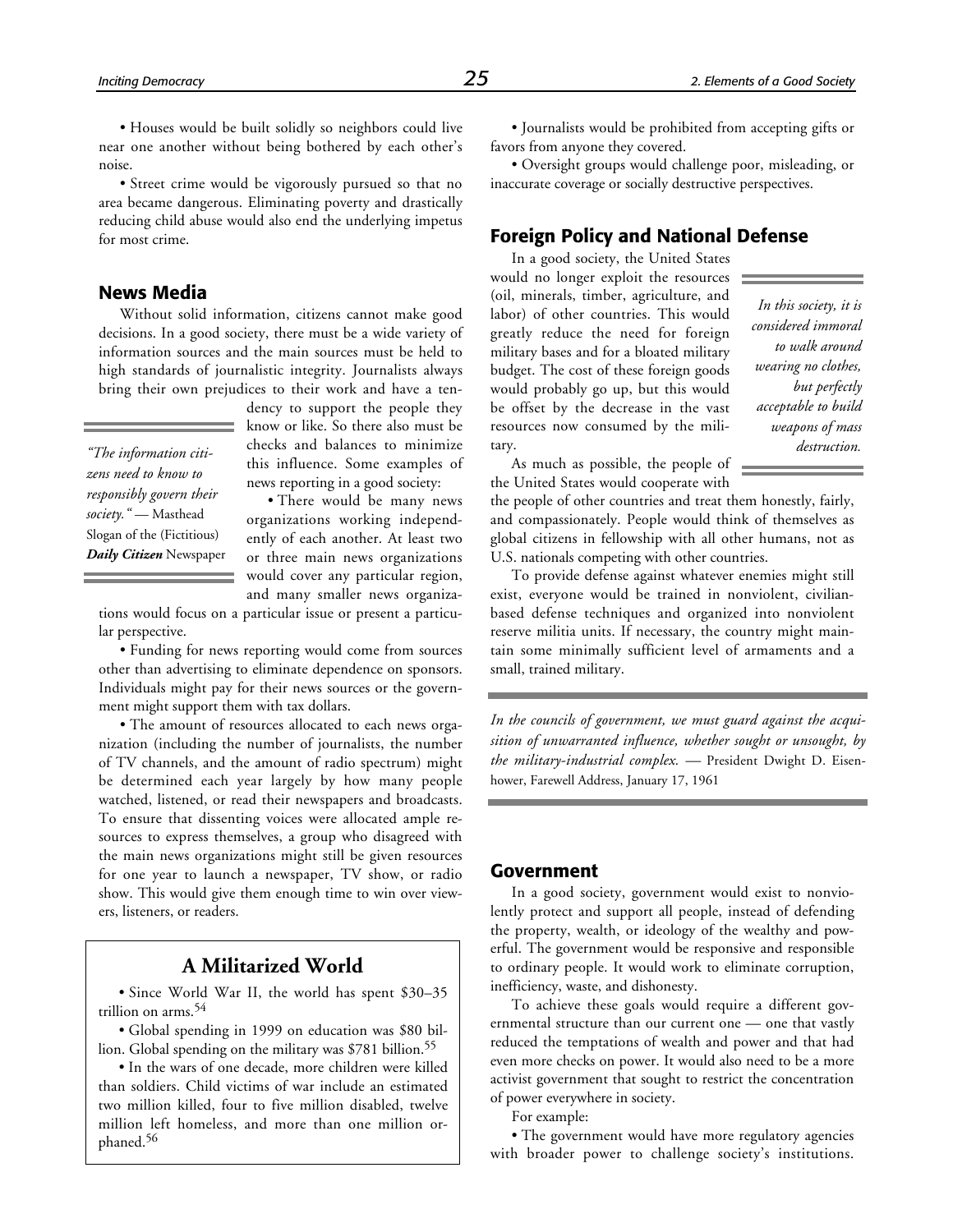Moreover, these regulatory agencies would be regulated by independent oversight agencies that would be made less susceptible to their own misconduct by having only the power to expose corruption.

• When appropriate, decisions that are now made at a global, national, or state level would be decentralized to the local level, thus limiting the power of any individual person or group. Only those decisions challenging another large

> institution or those requiring a broad response would be made at high levels.

*In your public work, don't be afraid of exposure: If you do it, be proud of it. If you're not proud of it, don't do it.*

• Regulations would ban all gifts and favors to any current or past government officials. Authorities with broad power would be forced to shift to other work after a time to prevent them from becoming entrenched or susceptible to corruption.

• To prevent unsavory backroom

deals, all decision-making meetings would be publicized in advance and open to journalists and citizens.

• The government would also provide a democratic forum for all of us to struggle together — providing skilled facilitators who could help us decide how we wished to balance our conflicting needs and desires with those of others, with those of future generations, and with the global environment. Currently, we are usually only spectators, relegated to watching from the sidelines while wealthy interests dictate our society's future.

#### **Democratic Structures**

Our current democratic system relies on majority votes to elect representatives who then use majority votes to pass laws. Individuals have little input into the process. To protect them from possible oppression by the majority, minority factions are granted basic rights of privacy and wellbeing.

This system of "majority rule, minority rights" gives too much power to majorities and does not go far enough in protecting the rights of minorities. It assumes and encourages self-interest and competition, which often leads to

*The voice of the majority is no proof of justice.* — Johann von Schiller

selfish and anti-social behavior. Under such a system, a group can garner a majority honestly by convincing others of the merit of their proposals. But under this system, a group can also secure a majority disingenuously by misrepresenting

their motives or the impact of their proposals or by coercing, bribing, or manipulating supporters. With this illgotten majority, they may then grab control and secure benefits for themselves while taking no responsibility for the common good. They may deliberately or inadvertently exploit and oppress individuals or minorities. It is particularly easy for an unsavory majority to ignore or overrule

those who cannot participate in the process such as animals, plants, the natural environment, unborn generations, infants, children, and people who are mentally retarded, disturbed, senile, weak, or homeless. Because the current system rewards greed, it can rarely find good solutions or determine a fair allocation of benefits.

A good society demands a much better system — one that requires the consent of everyone and provides steward-

ship for those who cannot speak for themselves. Further, such a system must encourage everyone to work honestly and cooperatively with one another to meet everyone's basic needs and to support everyone fairly. Such a system would seek to provide for community needs without infringing on individuals' rights.

*A man must be both stupid and uncharitable who believes there is no virtue or truth but on his own side.* — Joseph Addison

This type of democratic system can only occur when virtually everyone in the society wants it to work and everyone attempts to look out not only for themselves but also for other individuals and for the society as a whole. They must care about the society and feel a strong sense of responsibility for others — as people often do in a tight community. They probably must also feel a strong connection to one another — much as they feel towards members of their family. Establishing such a system requires people to feel they "own" the society and reap great benefit by being part of it. People must be strong and responsible: adhering to their own beliefs and values as well as supporting community goals.

# **Decision-Making System**

Rather than a system of winner-take-all elections for representatives who may or may not represent a constituency or may or may not look out for the common good, a good society would have a more direct and participatory decision system. If important decisions were decentralized to the local level, people could meet in relatively small groups to discuss the issues and look for solutions that would best solve society's problems. This might require a great deal of time, but would result in much better decisions. It would also ensure that society was responsive to the needs of people.

Most issues would not require everyone's participation — only those interested in a particular issue would absolutely need to attend. Some people would likely devote much of their time to civic affairs while others would only participate when crucial issues arose or when they were concerned

*Liberty means responsibility. That is why most men dread it.* — George Bernard Shaw, *Maxims for Revolutionists*

that poor decisions were being made. To ensure accountability to the whole community, any final decision might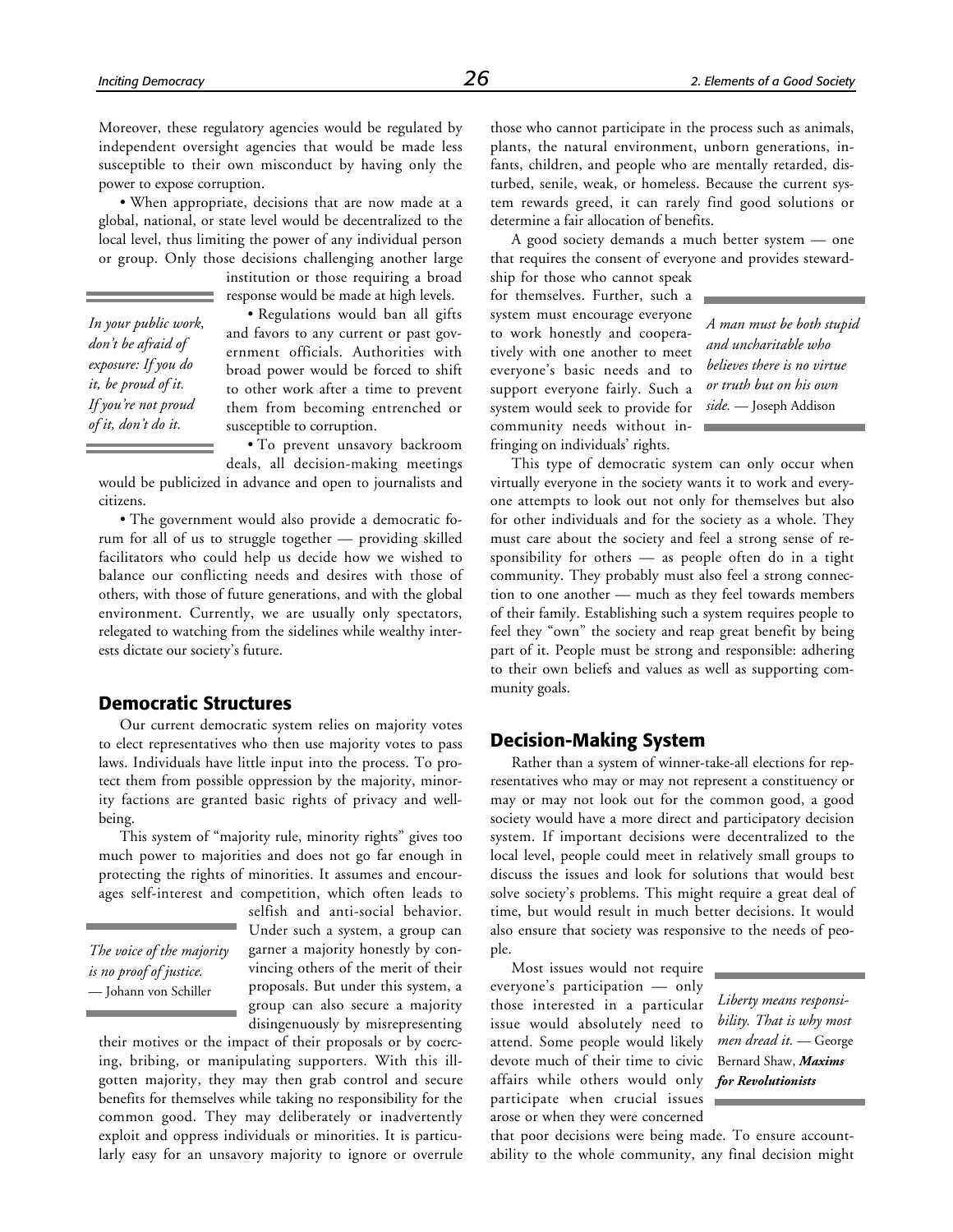require a 95 percent or 99 percent acceptance vote by everyone affected. This would not be a vote of desire or preference but merely an acknowledgment that the decision was tolerable and that a valid body made the decision (one with a large enough quorum and that included all those concerned).

To encourage cooperation and high principle, there might be a short community-building ritual (like standing in a circle and holding hands with others or reading an inspiring quotation) before each session. When information was needed to inform a decision, researchers would turn to a variety of sources and investigate each thoroughly. Advocates for particular positions could add their information and make their desires known. Then the group would prepare a wide range of options and delineate the advantages and disadvantages of each one. Once the group thoroughly explored all options, most people would probably see that a

# **Ensuring Democratic Decision-Making**

A good society allows everyone to have a say in the important matters that affect their lives. But to sustain a good society, they must also make decisions that are good for the whole community. This requires that everyone be included in the decision process, have access to all the necessary information to make good decisions, and take responsibility for making decisions that are good for the group. They must have the interest, time, and skills to listen carefully to everyone's perspectives and concerns, evaluate the truth of each perspective, work cooperatively with others to come up with creative solutions, and finally decide on a solution that best addresses the needs of the group. Anything less will result in poor or irrational decisions or domination by one or a few people. Bad decision processes, like our current system, often simply tally the ignorance, prejudices, and biases of the dominant group or the majority.

*Nothing is more odious than the majority, for it consists of a few powerful leaders, a certain number of accommodating scoundrels and submissive weaklings, and a mass of men who trot after them without thinking, or knowing their own minds.* — J. W. von Goethe

True democracy thus probably requires using some form of consensus decision-making process, practiced skillfully and effectively by those affected. Our current society has prepared us very inadequately for such a task. A good society must devote extensive resources to teaching everyone the skills of cooperative decision-making, providing everyone with the information necessary to make good decisions, and ensuring time to make good decisions.

few were superior and the rest could be eliminated from consideration. Most people would also recognize that none of the remaining options was perfect, but all were acceptable. Then strong preferences for a particular option or a majority vote of those at the meeting could determine the final choice. On highly controversial issues, the group might make decisions by a super majority vote (perhaps 66 percent or 75 percent), or it might defer the decision for a few months or years until a true consensus emerged.

Cooperation would be essential, but dissent would also be accepted and supported. Dissidents would be encouraged to question assumptions, criticize decisions, and closely monitor the effects of policies over time. Lobbying would be tolerated, but discouraged in favor of mutual exploration and a principled search for truth.

National or global decisions could be made by spokespeople from each local area. These spokespeople might be empowered to agree only to decisions that their local group had already endorsed. In cases of impasse, they would attempt to forge new options based on the best ideas of their local groups. Then they would take these new options back for ratification by the local groups. If ratified, they would then meet again with the other spokespeople and make a final decision. This cumbersome process might be expedited by traveling discussion facilitators, video conferencing, electronic mail, electronic bulletin board discussion groups, and other techniques.

#### **Safety**

Unlike our current society in which war and violence are often glorified, children would be raised so that they considered the idea of assaulting another person repugnant. As adults, they would then have no desire to hurt another person, and they would recoil from any kind of violence. They would also be taught how to resist aggression nonviolently.

A good society would be safe at all times of the day and night. Men and women could walk alone anywhere without fear of assault, rape, or harassment.

Rather than relying solely on police, everyone would be encouraged to recognize destructive behavior and to interrupt it whenever it arose. Individuals working together would use the methods of rational argument, appeals to conscience, mediation, emotional counseling, and nonvio-

lent struggle to enforce community standards. Militaristic ideas of domination, control, hatred, pun-*It costs the same to send* ishment, and revenge would be *a person to prison or to* discouraged. Weapons would be *Harvard. The difference* restricted. To handle the worst situations, unarmed police would be trained to intervene and to subdue people without hurting them.

*is the curriculum.* — Paul Hawken

Courts would primarily mediate disputes. They would provide a forum for people to explain how others' destruc-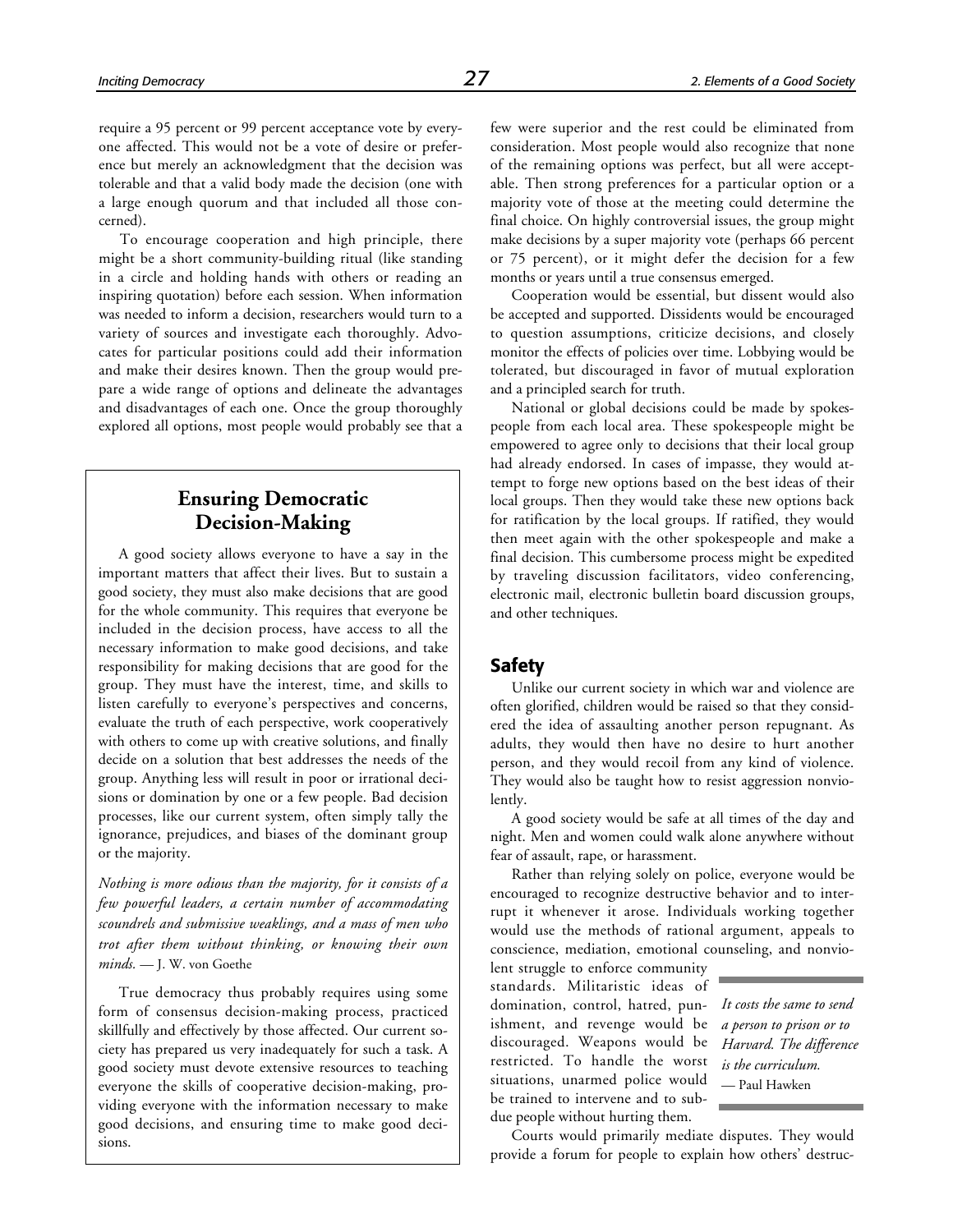# **A Violent Society**

Percent of Persons in the United States Raped or Physically Assaulted in their Lifetime<sup>57</sup>

|                                                | Percentage |      |
|------------------------------------------------|------------|------|
| <b>Type of Assault</b>                         | Women      | Men  |
| <b>Total Raped</b>                             | 17.6       | 3.0  |
| Attempted only                                 | 2.8        | 0.9  |
| Completed                                      | 14.8       | 21   |
| <b>Total Physically Assaulted</b>              | 51.9       | 66.4 |
| In the incident, the assailant                 |            |      |
| Threw something that could hurt                | 14.0       | 22.4 |
| Pushed, grabbed, shoved                        | 30.6       | 43.5 |
| Pulled hair                                    | 19.0       | 17.9 |
| Slapped, hit                                   | 43.0       | 53.7 |
| Kicked, bit                                    | 8.9        | 15.2 |
| Choked, tried to drown                         | 77         | 3.9  |
| Hit with an object                             | 21.2       | 34.7 |
| Beat up                                        | 14.1       | 15.5 |
| Threatened with a knife                        | 5.8        | 16.1 |
| Threatened with a gun                          | 6.2        | 13.1 |
| Used a knife                                   | 3.5        | 9.6  |
| Used a gun                                     | 2.6        | 5.1  |
| <b>Total Raped and/or Physically Assaulted</b> | 55.0       | 66.8 |
| Stalked (with a high level of fear)            | 8.1        | 2.2  |

Of the women who reported being raped at some time in their lives, 54 percent were under 18 years old when they were first raped.

Seventy-six percent of the surveyed women and eighteen percent of the surveyed men who were raped and/or physically assaulted since age 18 were assaulted by a current or former husband, cohabiting partner, or date.

tive behavior hurt them and ask for restoration. For malicious crimes, specially trained counselors would support and counsel the transgressors to heal them of whatever emotional disturbance drove them to hurt others. Those who could not change would be required to live and work in a special area separate from the rest of society and be continually monitored so they could not hurt anyone. Their crimes would be condemned, but they would not be tormented, rejected, or hated.

#### **Addictions and Drug Policy**

A good society would discourage the use of mindnumbing drugs. It would also try to help anyone trapped by an addiction to drugs, alcohol, tobacco, nicotine, sugar, sports, gambling, sex, television, computers, or any other substances or practices around which people develop destructive obsessions. Anyone who wanted help to end her addiction would be assisted by trained counselors and supported by others trying to overcome the same addiction. Only those whose addictions caused antisocial behavior would be prevented from pursuing the addiction.

This is just a preliminary description of a few elements of a good society. The books and articles listed in Chapter 12 are invaluable in filling out this vision and suggesting other possible elements. Appendix A describes a variety of interim measures that could move the United States toward this vision.

# *MAKING THIS VISION POSSIBLE*

Many of the ideas described here seem impossible in our current society *and they are*. In our current society, power is much too concentrated to allow many of these ideas to work. In our current society, there is so much misleading propaganda that most people are severely misinformed. Moreover, our current society breeds large numbers of angry, misanthropic, cruel, violent, and savage people with whom it is extremely difficult to cooperate or even to coexist. It is only as our change efforts begin to transform people and society that we could produce sufficiently favorable conditions to allow these ideas to be implemented.

The rest of this book explains how we might go about this task.

# *NOTES FOR CHAPTER 2*

<sup>1</sup> What I call "a good society" is similar to that described by many other authors and given a variety of names. For example:

Activists in the Civil Rights movement of the early 1960s, including Martin Luther King, Jr., called it "the beloved society."

Charles Derber, in *The Wilding of America: How Greed and Violence Are Eroding Our Nation's Character* (New York: St. Martin's Press, 1996, HN90 .V5D47 1996), uses the term a "civil society" and contrasts it with "wilding" (self-oriented behavior that hurts others and damages the social fabric):

Civil society is the underlying antidote to the wilding virus, involving a culture of love, morality, and trust that leads people to care for one another and for the larger community. A civil society's institutions nurture civic responsibility by providing incentives for people to act not just in their own interest but for the common good. (p. 145)

Riane Eisler calls it the "partnership way." Riane Eisler, *The Chalice & The Blade: Our History, Our Future* (San Francisco: Harper & Row, 1987, HQ1075 .E57 1987); Riane Eisler and David Loye, *The Partnership Way: New Tools for Living and Learning* (San Francisco: HarperCollins, 1990, HQ1075 .E58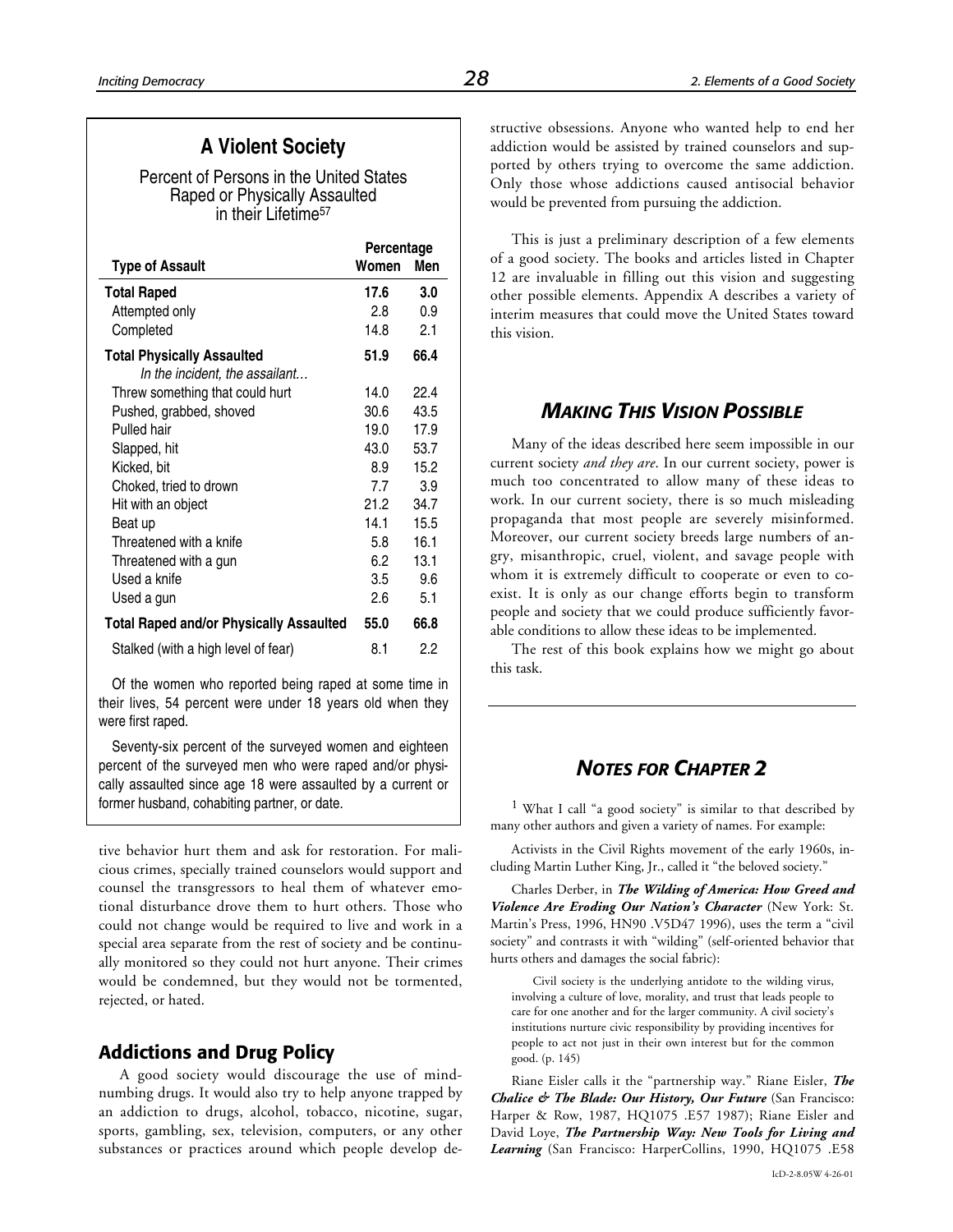1990). The Center for Partnership Studies, P.O. Box 51936, Pacific Grove, CA 93950, (831) 626-1004. [<http://www.partnershipway.org>](http://www.partnershipway.org)

2 For another list of basic elements of a good society, see Lester W. Milbrath, *Envisioning a Sustainable Society: Learning Our Way Out* (Albany, New York: State University of New York Press, 1989, GF41 .M53 1989), pp. 79–83. He proposes that a good society (one that would sustain a viable ecosystem) would include the following four core values:

| • A high quality of life | • Compassion |
|--------------------------|--------------|
| • Security               | • Justice    |

These values would be supported by eleven instrumental values:

- Fulfilling work Peace
- Goods and services Order
- Health Equality
- Freedom (lack of unnecessary restraints and provision of meaningful opportunities)
- Participation in community and societal decision-making
- Sense of belonging to a community
- Powerful knowledge (broad and deep)
- Variety and stimulation (recreation, education, research)

These, in turn would be supported and implemented by eight societal processes:

- Sustainable economic system (produces goods and services, provides fulfilling work, maintains economic justice, utilizes resources in a sustainable manner that preserves the eco-system)
- Health system (medicine, self-help)
- Safety system (police forces, fire protection, defense)
- Legal system (laws, courts)
- Participation system (decision-making processes, community, civic organizations)
- Recreation structure
- Research and education system
- Convenience structure (transportation, compact city design)

The thirty articles of the *Universal Declaration of Human Rights*, adopted in 1948 by the General Assembly of the United Nations, also describe the elements of a good society. This document can be found on the United Nations' web site [<http://www.un.org/Overview/rights.html>](http://www.un.org/Overview/rights.html) or on the site of Human Rights Watch [<http://www.hrw.org/universal.html>.](http://www.hrw.org/universal.html)

Philosopher Martha Nussbaum, in "Human Capabilities, Female Human Beings," Martha Nussbaum and Jonathan Glover, eds., *Women, Culture, and Development: A Study of Human Capabilities* (Cambridge: Clarendon Press, 1995, HQ1236 .W6377 1994), pp. 61–104, provides a more rigorous list of eleven basic human capabilities that should be fulfilled in any good society, based especially on her study of women in developing countries:

1. Being able to live to the end of a human life of normal length, not dying prematurely, or before one's life is so reduced as to be not worth living.

2. Being able to have good health; to be adequately nourished; to have adequate shelter; having opportunities for sexual satisfaction, and for choice in matters of reproduction; being able to move from place to place.

3. Being able to avoid unnecessary and non-beneficial pain, as so far as possible, and to have pleasurable experiences.

4. Being able to use the senses; being able to imagine, to think, and to reason—and to do these things in a way informed and cultivated by an adequate education, including, but by no means limited to, literacy and basic mathematical and scientific training. Being able to use imagination and thought in connection with experiencing and producing spiritually enriching materials and events of one's own choice; religious, literary, musical, and so forth. I believe that the protection of this capability requires not only the provision of education, but also legal guarantees of freedom of expression with respect to both political and artistic speech, and of freedom of religious exercise.

5. Being able to have attachments to things and persons outside ourselves; to love those who love and care for us, to grieve at their absence; in general, to love to grieve, to experience longing and gratitude. Supporting this capability means supporting forms of human association that can be shown to be crucial in their development.

6. Being able to form a conception of the good and to engage in critical reflection about the planning of one's own life. This includes, today, being able to seek employment outside the home and to participate in political life.

7. Being able to live for and to others, to recognize and show concern for other human beings, to engage in various forms of social interaction; to be able to imagine the situation of another and to have compassion for that situation; to have the capability for both justice and friendship. Protecting this capability means, once again, protecting institutions that constitute such forms of affiliation, and also protecting the freedom of assembly and political speech.

8. Being able to live with concern for and in relation to animals, plants, and the world of nature.

9. Being able to laugh, to play, to enjoy recreational activities.

10. Being able to live one's own life and nobody else's. This means having certain guarantees of non-interference with certain choices that are especially personal and definitive of selfhood, such as choices regarding marriage, childbearing, sexual expression, speech, and empowerment.

10a. Being able to live one's own life in one's own surroundings and context. This means guarantees of freedom of association and of freedom from unwarranted search and seizure; it also means a certain sort of guarantee of the integrity of personal property, though this guarantee may be limited in various ways by the demands of social equality, and is always up for negotiation in connection with the interpretation of the other capabilities, since personal property, unlike personal liberty, is a tool of human functioning rather than an end in itself. (pp. 83–85)

<sup>3</sup> About 90.5 million full-time workers worked an average of 43.1 hours per week in non-agricultural industries. U.S. Census Bureau, *Statistical Abstract of the U.S., 1999*, "Table 664: Persons At Work, by Hours Worked: 1998," drawn from U.S. Bureau of Labor Statistics, *Employment and Earnings*, monthly, January 1999 issue. [<http://www.census.gov:80/statab/www/index.html>](http://www.census.gov:80/statab/www/index.html)

4 U.S. Census Bureau, *Statistical Abstract of the U.S., 1999*, "Table 649: Employment Status of the Civilian Population: 1950 to 1998," drawn from U.S. Bureau of Labor Statistics, Bulletin 2307; and *Employment and Earnings*, monthly. [<http://www.census.gov:80/statab/www/index.html>](http://www.census.gov:80/statab/www/index.html)

5 Juliet Schor, *The Overworked American: The Unexpected Decline in Leisure* (New York: Basic Books, 1991, HD4904.6 .S36 1991). For more analysis, see Barry Bluestone and Stephen Rose, "Overworked and Underemployed: Unraveling an Economic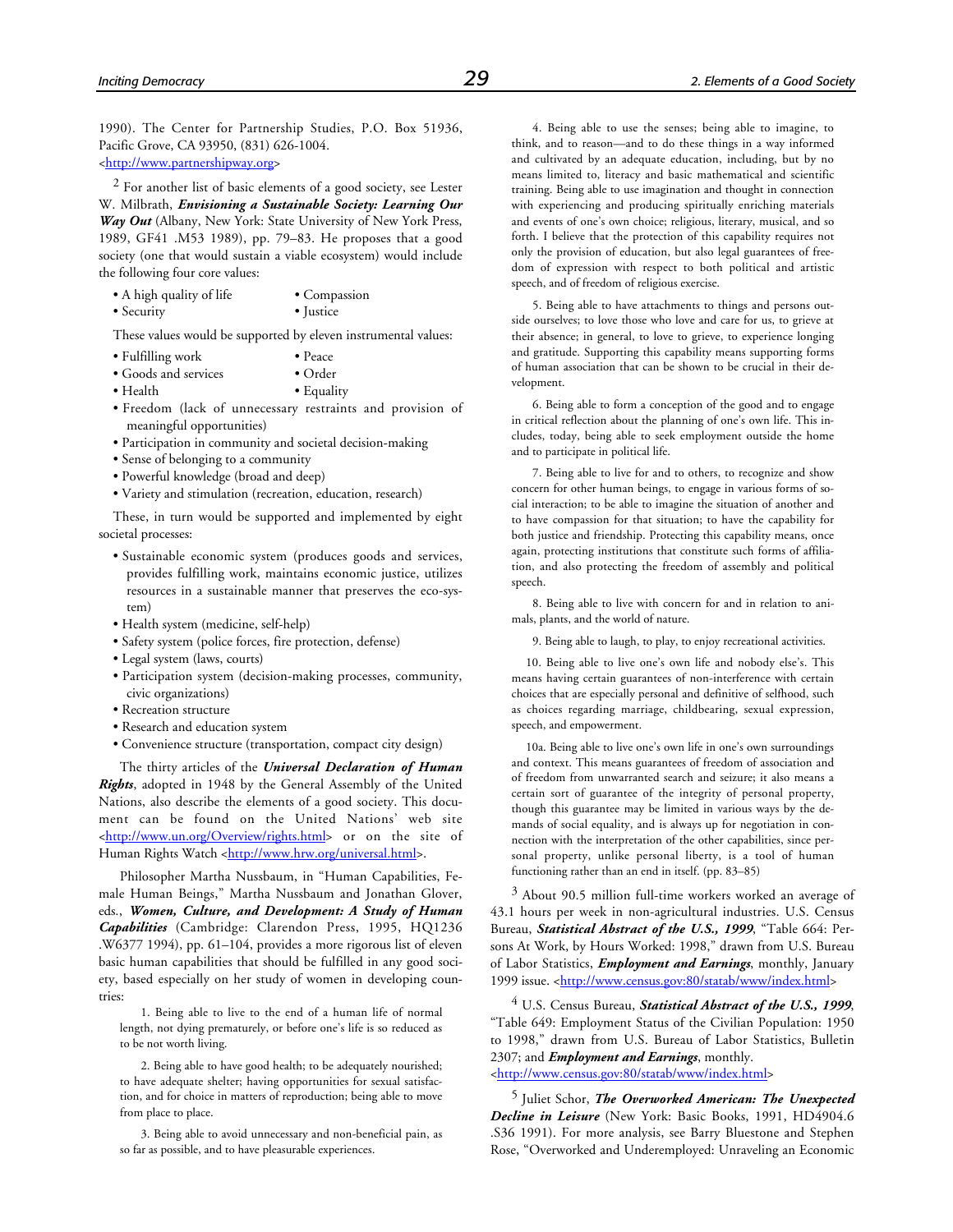Enigma," *The American Prospect*, no. 31 (March-April 1997). [<http://www.prospect.org/archives/31/31bluefs.html>](http://www.prospect.org/archives/31/31bluefs.html)

6 Economic Policy Institute, "European Vacations," Economic Snapshots web page, 10 May 2000 (Washington, D.C.: Economic Policy Institute, 2000).

[<http://www.epinet.org/webfeatures/snapshots/archive/2000/0510](http://www.epinet.org/webfeatures/snapshots/archive/2000/0510) 00/snapshots051000.html>

7 U.S. Census Bureau, *Statistical Abstract of the U.S., 1999*, "Table 1037: Transportation to Work: 1990," drawn from U.S. Census Bureau, *Census of Population and Housing*, 1990. [<http://www.census.gov:80/statab/www/index.html>](http://www.census.gov:80/statab/www/index.html)

8 U.S. Census Bureau, *Statistical Abstract of the U.S., 1999*, "Table 1041: Motor Vehicle Accidents — Number and Deaths: 1972 to 1997," drawn from National Safety Council, Itasca, IL, *Accident Facts* and Insurance Information Institute, New York, NY, *Insurance Facts*.

9 U.S. Census Bureau, *Poverty in the United States: 1999 (P60-210)*, March 2000 Current Population Surveys. [<http://www.census.gov/Press-Release/www/2000/cb00-](http://www.census.gov/Press-Release/www/2000/cb00-) 158.html> [<http://www.census.gov/hhes/www/povty99.html>](http://www.census.gov/hhes/www/povty99.html)

10 Urban Institute, "America's Homeless II: Populations and Services," slideshow released 1 February 2000 based on work by researchers Martha Burt and Laudan Aron.

[<http://www.urban.org/housing/homeless/numbers/sld002.htm>](http://www.urban.org/housing/homeless/numbers/sld002.htm) [<http://www.urban.org/news/pressrel/pr000201.html>](http://www.urban.org/news/pressrel/pr000201.html)

For background, see Martha Burt, Laudan Aron, Toby Douglas, Jesse Valente, Edgar Lee, Britta Iwen, *Homelessness: Programs and the People They Serve — Findings of the National Survey of Homeless Assistance Providers and Clients*, Urban Institute report prepared for the Federal Interagency Council on the Homeless, 7 December 1999.

[<http://www.urban.org/housing/homeless/homeless.html>](http://www.urban.org/housing/homeless/homeless.html) [<http://www.urban.org/housing/homeless/homelessness.pdf>](http://www.urban.org/housing/homeless/homelessness.pdf)

11 U.S. Census Bureau, *Health Insurance Coverage: 1999 (P60-211)*, March 2000 Current Population Surveys. [<http://www.census.gov/Press-Release/www/2000/cb00-](http://www.census.gov/Press-Release/www/2000/cb00-) 160.html>, [<http://www.census.gov/hhes/www/hlthin99.html>](http://www.census.gov/hhes/www/hlthin99.html)

12 World Health Organization, "World Health Organization Assesses the World's Health Systems," press release describing *The World Health Report 2000 — Health Systems: Improving Performance* (Geneva, Switzerland: WHO, June 2000). [<http://www.who.int/whr/2000/en/press\\_release.htm>](http://www.who.int/whr/2000/en/press_release.htm)

WHO's assessment of performance compares each country's system to what experts estimate to be the upper limit of what can be done with the level of resources available in that country. It also measures what each country's system has accomplished in comparison with those of other countries. It is based on five indicators: overall level of population health; health inequalities (or disparities) within the population; overall level of health system responsiveness (a combination of patient satisfaction and how well the system acts); distribution of responsiveness within the population (how well people of varying economic status find that they are served by the health system); and the distribution of the health system's financial burden within the population (who pays the costs).

13 Iris Young, in *Justice and Politics of Difference*, (Prince-

ton, NJ: Princeton University Press, 1990, JC578. Y68 1990), defines two basic kinds of injustice:

**Oppression**: "institutional constraint on self-development" (p. 37), that is, the "inhibition of [one's] ability to develop and exercise [one's] capacities and express [one's] needs, thoughts, and feelings" (p. 40)

**Domination**: "institutional constraint on self-determination" (p. 37)

She sees oppression as having five faces:

**Exploitation**: "a steady process of the transfer of the results of the labor of one social group to benefit another" (p. 49)

**Marginalization**: excluding from the normal system of labor those that the system cannot or will not use and expelling them from useful participation in social life (p. 53)

**Powerlessness**: "inhibition in the development of one's capacities, lack of decision-making power in one's life, and exposure to disrespectful treatment because of the status one occupies" (p. 58)

**Cultural Imperialism**: "universalization of a dominant group's experience and culture, and its establishment as the norm" (p. 59)

**Violence**: "random, unprovoked attacks on one's person or property which have no motive but to damage, humiliate, or destroy the person" (p. 61)

14 *BP Amoco Statistical Review of World Energy, 1999*, p. 9. [<http://www.bp.com/worldenergy/pdf/oil.pdf>](http://www.bp.com/worldenergy/pdf/oil.pdf)

15 U.S. Environmental Protection Agency, Office of Water, *National Water Quality Inventory: 1998 Report to Congress* (EPA 841-R-00-001).

[<http://www.epa.gov/305b/98report/98summary.html>](http://www.epa.gov/305b/98report/98summary.html)

16 Anne Platt McGinn, "Rocking the Boat: Conserving Fisheries and Protecting Jobs," *WorldWatch Paper 142* (Washington, DC: WorldWatch Institute, 1995).

[<http://www.worldwatch.org/pubs/paper/142.html>](http://www.worldwatch.org/pubs/paper/142.html)

17 20/20 Vision, *1998-99 Biennial Report* (Washington, DC: 20/20 Vision, 2000), p. 7.

18 Craig Flournoy and Randy Lee Loftis, "Toxic Neighbors: Residents of Projects Find Common Problem: Pollution," *Dallas Morning News*, 1 October 2000, p. 1A.

19 U.S. Census Bureau, *Statistical Abstract of the U.S., 1999*, "Table 490: Resident Population of Voting Age and Percent Casting Votes — States: 1990 to 1998," drawn from U.S. Census Bureau, *Current Population Reports, P25-1117* and *Statistical Brief (SB/96-2)*; votes cast from Elections Research Center, Chevy Chase, MD, *America Votes*, biennial; and 1994, Congressional Quarterly Inc., *Congressional Quarterly Weekly Report*, 53, no. 15, 15 April 1995.

[<http://www.census.gov:80/statab/www/index.html>](http://www.census.gov:80/statab/www/index.html)

20 Human Rights Watch, *World Report 2001*, "USA Over-view." [<http://www.hrw.org/wr2k1/usa/index.html>](http://www.hrw.org/wr2k1/usa/index.html)

Somalia is the only other country that has not ratified the Convention on the Rights of the Child.

21 American Academy of Pediatrics, "Policy Statement: Breastfeeding and the Use of Human Milk (RE9729)," *Pediatrics*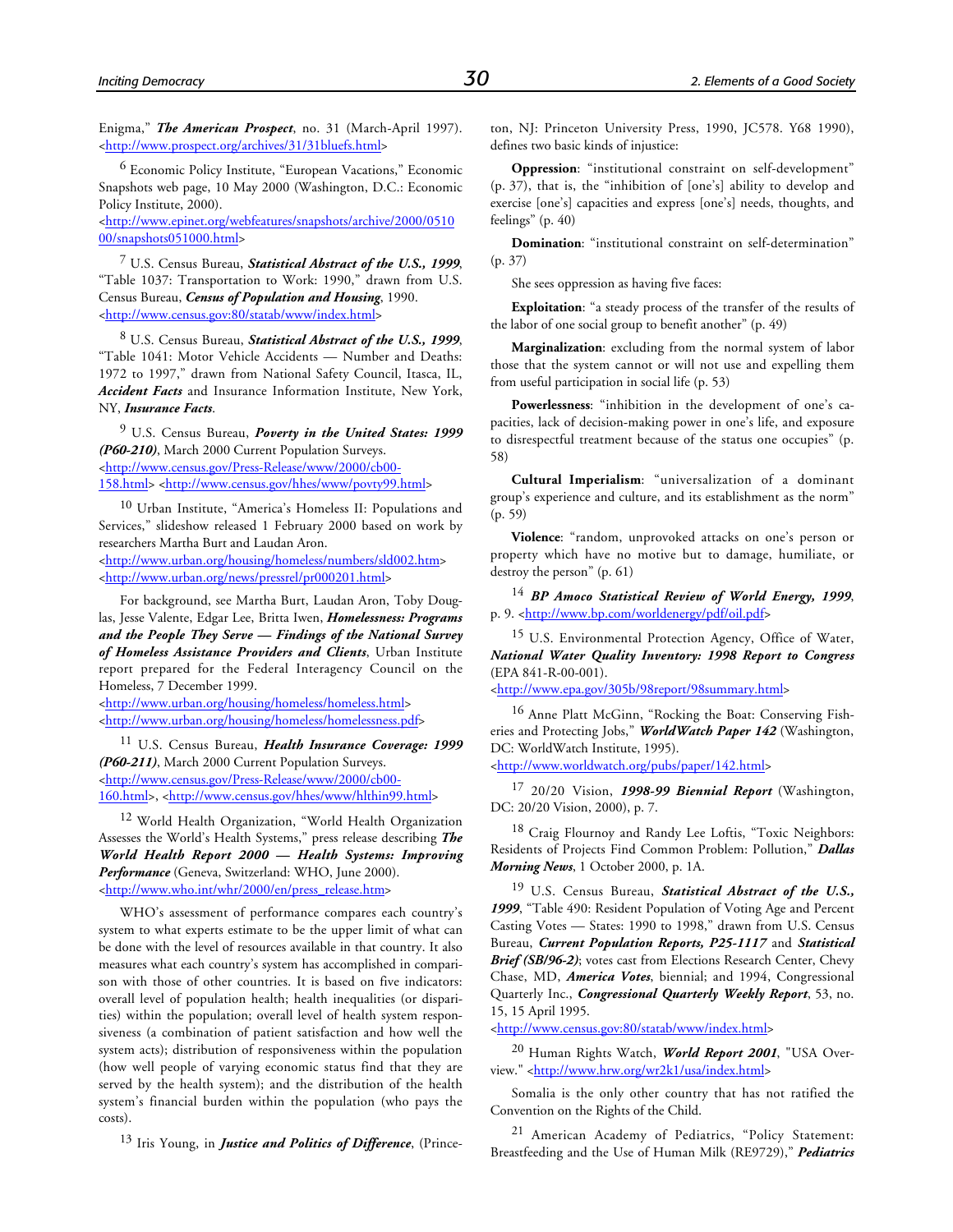100, no. 6 (December 1997): 1035-1039.

#### [<http://www.aap.org/policy/re9729.html>](http://www.aap.org/policy/re9729.html)

Michal Ann Young, M.D., "Press Statement on American Academy of Pediatrics Breastfeeding Recommendations, 17 Dec. 1997." [<http://www.aap.org/advocacy/washing/brfeed.htm>](http://www.aap.org/advocacy/washing/brfeed.htm)

22 Center for a New American Dream, "New Poll Shows Marketing to Kids Taking its Toll on Parents, Families," 6930 Carroll Ave., Suite 900, Takoma Park, MD 20912, July 1999. The study surveyed 400 parents.

[<http://www.newdream.org/campaign/kids/press-release.html>](http://www.newdream.org/campaign/kids/press-release.html)

23 Philip J. Cook and Jens Ludwig, *Guns in America: Results of a Comprehensive National Survey on Firearms Ownership and Use* (Washington, DC: Police Foundation, 1997), p. 13 as cited by Handgun Control, Inc. (HCI), Washington, DC. [<http://www.handguncontrol.org/research/progun/firefacts.asp>](http://www.handguncontrol.org/research/progun/firefacts.asp)

<sup>24</sup> National Opinion Research Center, The University of Chicago, *1997-1998 National Gun Policy Survey*, September 1998 as cited by Handgun Control, Inc. (HCI), Washington, DC. [<http://www.handguncontrol.org/research/progun/firefacts.asp>](http://www.handguncontrol.org/research/progun/firefacts.asp)

25 Centers for Disease Control and Prevention, "Rates of Homicide, Suicide, and Firearm-Related Death Among Children — 26 Industrialized Countries," *Morbidity and Mortality Weekly Report* 46, no. 5 (7 February 1997): 101–105. [<http://ftp.cdc.gov/pub/Publications/mmwr/wk/mm4605.pdf>](http://ftp.cdc.gov/pub/Publications/mmwr/wk/mm4605.pdf)

26 The Sentencing Project, "Facts about Prisons and Prisoners," April 2000, based on Bureau of Justice Statistics, *Corrections Compendium*.

[<http://www.sentencingproject.org/brief/facts-pp.pdf>](http://www.sentencingproject.org/brief/facts-pp.pdf)

27 U.S. Census Bureau, *Statistical Abstract of the U.S., 1999*, "Table 385: Adults on Probation, in Jail or Prison, or on Parole: 1980 to 1997," drawn from U.S. Bureau of Justice Statistics, *Correctional Populations in the United States*, annual. [<http://www.census.gov:80/statab/www/index.html>](http://www.census.gov:80/statab/www/index.html)

28 The Sentencing Project, "Facts about Prisons and Prisoners," April 2000, based on Bureau of Justice Statistics, *Corrections Compendium*.

[<http://www.sentencingproject.org/brief/facts-pp.pdf>](http://www.sentencingproject.org/brief/facts-pp.pdf)

29 Thomas P. Bonczar and Allen J. Beck, "Lifetime Likelihood of Going to State or Federal Prison," U.S. Department of Justice, Bureau of Justice Statistics, Report Number NCJ-160092, March 1997. [<http://www.ojp.usdoj.gov:80/bjs/pub/pdf/llgsfp.pdf>](http://www.ojp.usdoj.gov:80/bjs/pub/pdf/llgsfp.pdf)

30 United Nations Development Programme, *Human Development Report, 1999* (New York: Oxford University Press, 1999, HD72 .H85 1999). [<http://www.undp.org/hdro>](http://www.undp.org/hdro)

31 World Health Organization, "World Health Organization Assesses the World's Health Systems," press release describing *The World Health Report 2000 — Health Systems: Improving Performance* (Geneva, Switzerland: WHO, June 2000).

[<http://www.who.int/whr/2000/en/press\\_release.htm>](http://www.who.int/whr/2000/en/press_release.htm)

<sup>32</sup> Line marriage is a type of group marriage in which members of the family range in age from children to seniors and a new young person is married into the family whenever an elder familymember dies. Robert A. Heinlein describes this arrangement in his science fiction novel, *The Moon is a Harsh Mistress* (New York: Ace Books), 1966, especially pp. 31, 209.

33 Centers for Disease Control and Prevention, "Suicide in the United States," National Center for Injury Prevention and Control, Division of Violence Prevention, web page revised January 28, 2000. [<http://www.cdc.gov/ncipc/factsheets/suifacts.htm>](http://www.cdc.gov/ncipc/factsheets/suifacts.htm)

The homicide rate of children aged 0–14 in the U.S. in 1990–1995 was five times the rate of twenty-five other industrialized countries, and the suicide rate was twice as great. Centers for Disease Control and Prevention, "Rates of Homicide, Suicide, and Firearm-Related Death Among Children — 26 Industrialized Countries," *Morbidity and Mortality Weekly Report* 46, no. 5 (February 7, 1997): 101–105.

[<http://ftp.cdc.gov/pub/Publications/mmwr/wk/mm4605.pdf>](http://ftp.cdc.gov/pub/Publications/mmwr/wk/mm4605.pdf)

 $34$  For a good description of Mondragon, see Roy Morrison, *We Build the Road as We Travel* (Philadelphia: New Society Publishers, 1991, HD3218 .M66 M67 1991).

35 "Over 60,000 square miles of land in the United States have been paved over. That works out to about 2 percent of the total surface area, and to 10 percent of all arable land. Worldwide, at least a third of an average city's land is devoted to roads, parking lots, and other elements of a car infrastructure. In American cities, close to half of all the urban space goes to accommodate the automobile; in Los Angeles, the figure reaches two-thirds." Michael Renner, *Rethinking the Role of the Automobile*, Worldwatch Paper 84, (Washington, DC: Worldwatch Institute, June 1988, HE5611 .R46 1988), p. 46.

Renner bases the U.S. paved area figure on Richard Register, "What is an Ecocity?" *Earth Island Journal*, Fall 1987; the global average of land devoted to cars comes from Lester R. Brown and Jodi L. Jacobson, *The Future of Urbanization: Facing the Ecological and Economic Constraints*, Worldwatch Paper 77, (Washington, DC: Worldwatch Institute, 1987, HC59.7 .B79 1987). The U.S. urban land use figure comes originally from Martin Wachs, "Policy Concerns," in Susan Hanson, *The Geography of Urban Transportation*, 2nd ed. (New York: Guilford Press, 1995, HE305 .G46 1995), p. 270.

Also see Jane Holtz Kay, *Asphalt Nation: How the Automobile Took Over America and How We Can Take It Back* (Berkeley: University of California Press, 1998, HE5623 .K36 1998).

36 Gregg Easterbrook, "Apocryphal Now: The Myth of the Hollow Military," *The New Republic*, 11 September 2000. [<http://www.tnr.com/091100/easterbrook091100\\_print.html>](http://www.tnr.com/091100/easterbrook091100_print.html)

37 Friends Committee on National Legislation (FCNL), "A Glut of Military Spending," *FCNL Washington Newsletter*, 641 (March 2000): 1 based on *Budget of the U.S. Government, Fiscal Year 2001*.

38 Center for Defense Information, Washington, DC, "World Military Expenditures," website accessed 14 October 2000. [<http://www.cdi.org/issues/wme/>](http://www.cdi.org/issues/wme/)

39 Ibid.

40 U.S. Department of Defense, *Annual Defense Report, 2000*, "Table 1: Major Conventional Force Elements, FY 2001," "Table 2: Conventional Force Structure Summary, FY 2001," and "Table 13: Reductions in U.S. Strategic Nuclear Arsenal Force Levels, FY 1990 Through 2007."

[<http://www.dtic.mil/execsec/adr2000/adr2000.pdf>](http://www.dtic.mil/execsec/adr2000/adr2000.pdf>)